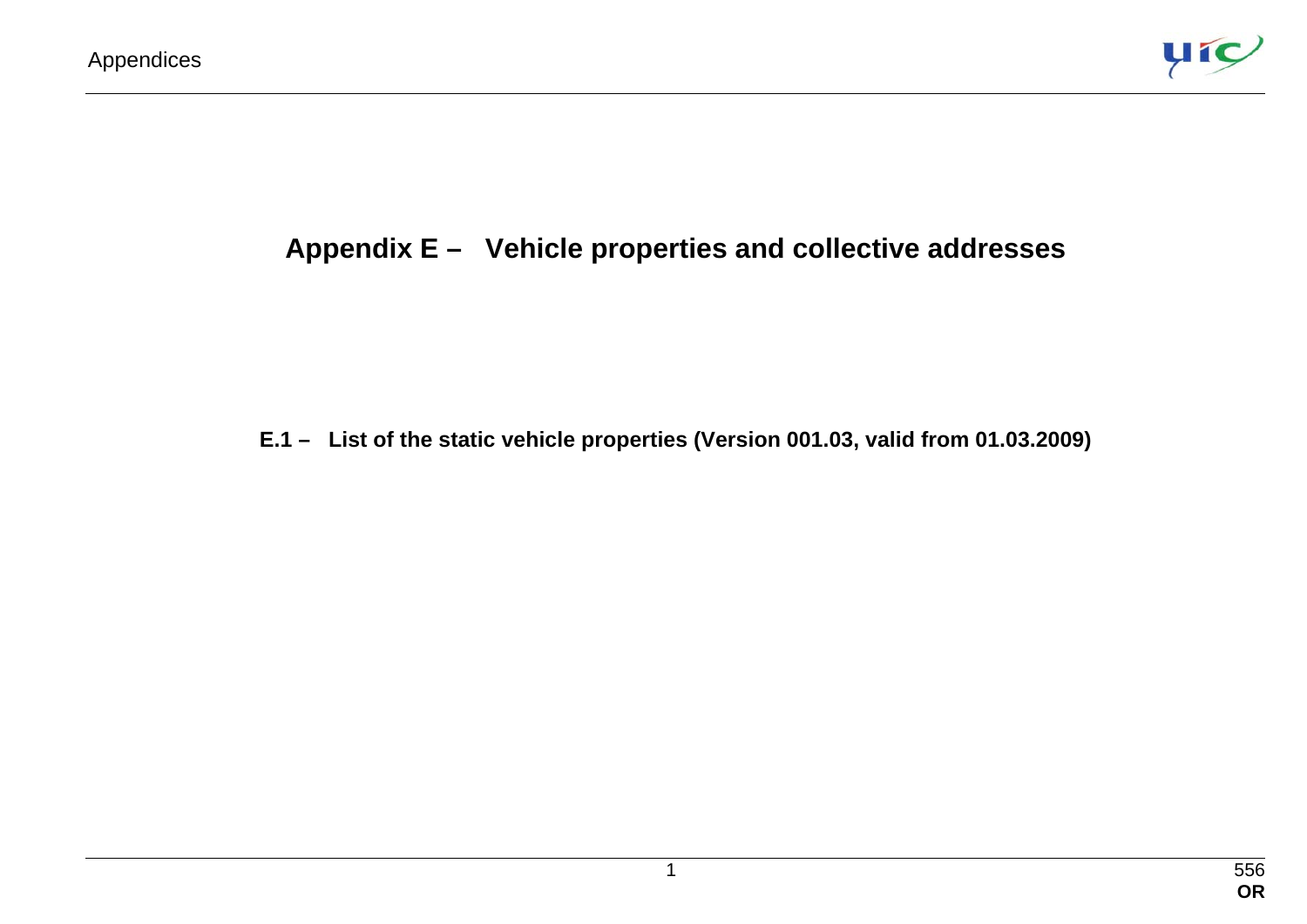

| Seri<br>al              | Designation                                                        | Property<br>based on   |                           | Property is<br>advised by:       | Property supports following telegrams |                           |               |                           |           |
|-------------------------|--------------------------------------------------------------------|------------------------|---------------------------|----------------------------------|---------------------------------------|---------------------------|---------------|---------------------------|-----------|
| No.                     |                                                                    | Gateway<br>(=trainset) | Veh-<br>icle              | Inauguration<br>frame<br>Oct/Bit | Serial<br>No.<br>Appendix<br>A        | R <sub>1</sub><br>Oct/Bit | R2<br>Oct/Bit | R <sub>3</sub><br>Oct/Bit | E<br>Code |
| 1                       | $\overline{2}$                                                     | 3                      | 4                         | 5                                | 6                                     | $\overline{7}$            | 8             | 9                         | 10        |
|                         | <b>General vehicle properties</b>                                  |                        |                           |                                  |                                       |                           |               |                           |           |
| $\mathbf{1}$            | Vehicle has first class seats                                      |                        | $\mathsf{x}$              | 50/0                             |                                       |                           |               |                           |           |
| 2                       | Vehicle has second class seats                                     |                        | $\mathsf{x}$              | 50/1                             |                                       |                           |               |                           |           |
| 3                       | Vehicle has seats for smokers                                      |                        | X                         | 50/2                             |                                       |                           |               |                           |           |
| $\overline{\mathbf{4}}$ | Vehicle has seats for non-smokers                                  |                        | X                         | 50/3                             |                                       |                           |               |                           |           |
| 5                       | Vehicle has equipment for disabled people                          |                        | X                         | 50/4                             |                                       |                           |               |                           |           |
| $\,6$                   | Vehicle has a mother and baby compartment                          |                        | X                         | 50/5                             |                                       |                           |               |                           |           |
| $\overline{7}$          | Vehicle has a conference compartment                               |                        | $\mathsf{x}$              | 50/6                             |                                       |                           |               |                           |           |
| 8                       | Vehicle has a guard's compartment                                  |                        | $\mathsf{x}$              | 50/7                             |                                       |                           |               |                           |           |
| 9                       | Vehicle is a restaurant car or has seats for meals                 |                        | $\mathsf{x}$              | 51/0                             |                                       |                           |               |                           |           |
| 10                      | Vehicle has a support point for minibar                            |                        | $\boldsymbol{\mathsf{X}}$ | 51/1                             |                                       |                           |               |                           |           |
| 11                      | Vehicle has a support point for catering                           |                        | $\mathsf{x}$              | 51/2                             |                                       |                           |               |                           |           |
| 12                      | Vehicle is a couchette coach or has couchette places               |                        | X                         | 51/3                             |                                       |                           |               |                           |           |
| 13                      | Vehicle is a sleeping car                                          |                        | X                         | 51/4                             |                                       |                           |               |                           |           |
| 14                      | Vehicle is a special coach (e.g. company coach)                    |                        | X                         | 51/5                             |                                       |                           |               |                           |           |
| 15                      | Vehicle is a baggage car or has space for carrying baggage         |                        | X                         | 51/6                             |                                       |                           |               |                           |           |
| 16                      | Vehicle is a postal vehicle or has accommodation for carrying post |                        | X                         | 51/7                             |                                       |                           |               |                           |           |
| 17                      | Vehicle has sealed toilets                                         | $\pmb{\mathsf{x}}$     |                           | 22/0                             |                                       |                           |               |                           |           |
| 18                      | Vehicle has telephone for passenger use                            |                        | X                         | 52/0                             |                                       |                           |               |                           |           |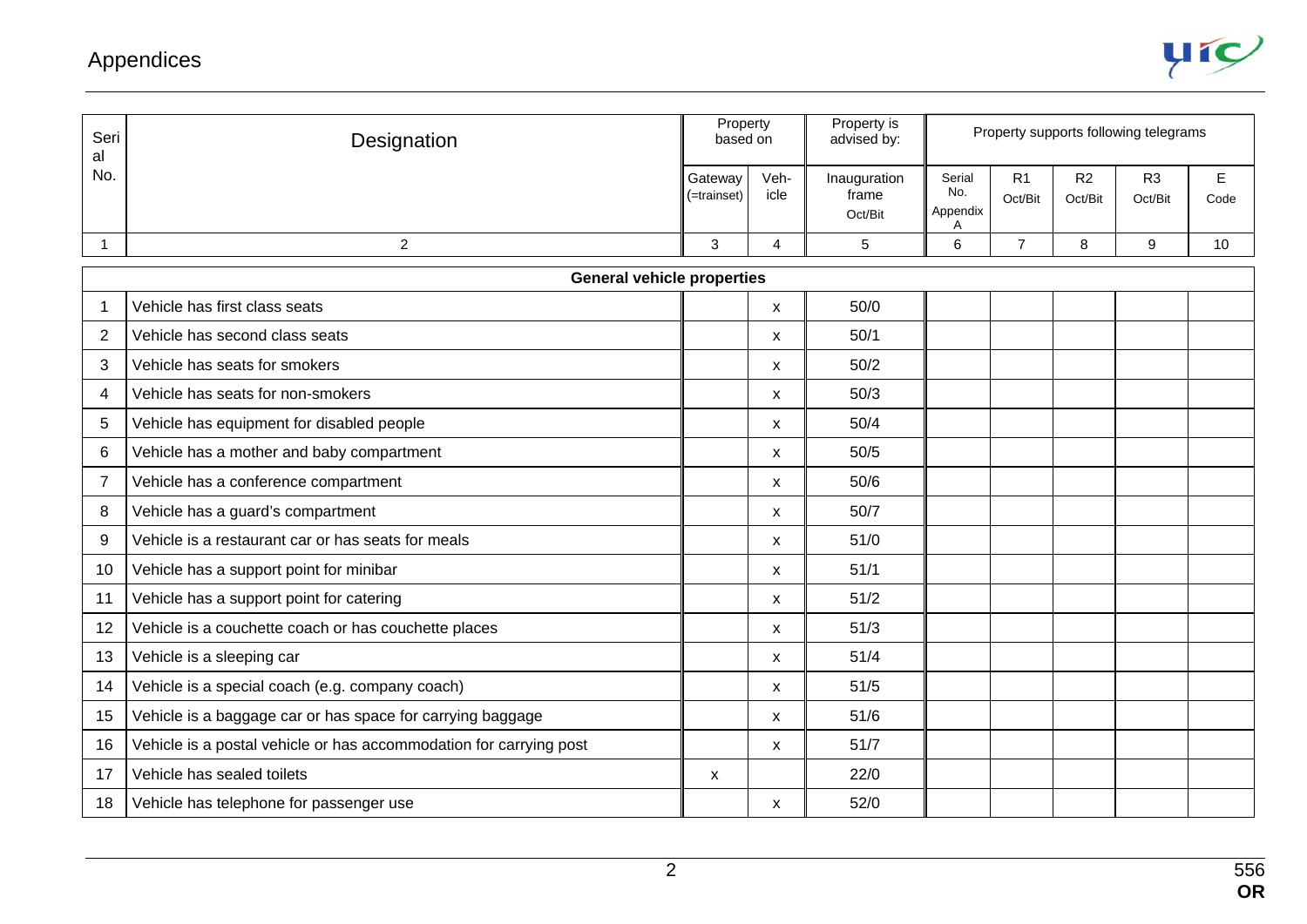

| Seri<br>al | Designation                                                                                 | Property<br>Property is<br>based on<br>advised by: |                |                                  |                                                   |                           | Property supports following telegrams |                                    |              |
|------------|---------------------------------------------------------------------------------------------|----------------------------------------------------|----------------|----------------------------------|---------------------------------------------------|---------------------------|---------------------------------------|------------------------------------|--------------|
| No.        |                                                                                             | Gateway<br>(=trainset)                             | Veh-<br>icle   | Inauguration<br>frame<br>Oct/Bit | Serial<br>No.<br>Appendix<br>A                    | R <sub>1</sub><br>Oct/Bit | R2<br>Oct/Bit                         | R <sub>3</sub><br>Oct/Bit          | E<br>Code    |
| -1         | $\overline{c}$                                                                              | 3                                                  | $\overline{4}$ | 5                                | 6                                                 | $\overline{7}$            | 8                                     | 9                                  | 10           |
| 19         | Vehicle is pressure tight                                                                   | X                                                  |                | 22/1                             |                                                   |                           |                                       |                                    |              |
| 20         | Vehicle is a freight wagon                                                                  |                                                    | X              | 52/1                             |                                                   |                           |                                       |                                    |              |
|            | <b>Doors</b>                                                                                |                                                    |                |                                  |                                                   |                           |                                       |                                    |              |
| 21         | Vehicle has side sensitive door locking over the train bus                                  | $\boldsymbol{\mathsf{x}}$                          |                | 22/2                             | 1.2<br>1.3<br>1.9<br>1.10<br>1.16<br>1.18<br>1.19 |                           |                                       | $20/2 - 5$<br>20/7<br>30/1<br>30/2 |              |
| 22         | Vehicle has side sensitive door locking not over the train bus                              | $\mathsf{x}$                                       |                | 22/3                             |                                                   |                           |                                       |                                    |              |
| 23         | Vehicle supports "Close doors"                                                              | X                                                  |                | 22/4                             | 1.1<br>1.2<br>1.17                                |                           |                                       | 20/0<br>20/1<br>30/0               |              |
| 24         | Vehicle supports monitoring of door closing                                                 | X                                                  |                | 22/5                             | 1.9<br>1.10                                       |                           |                                       | $20/4 - 5$                         |              |
| 25         | Vehicle has moveable footsteps                                                              |                                                    | X              | 52/2                             |                                                   |                           |                                       |                                    |              |
| 26         | Vehicle supports release of the footsteps                                                   |                                                    | X              | 52/3                             | 1.11                                              |                           |                                       | 20/6                               |              |
| 27         | Vehicle supports locking of doors of sleeping cars                                          |                                                    | X              | 52/4                             | 1.7<br>1.7A                                       |                           |                                       |                                    | 1007<br>1A07 |
| 28         | Vehicle supports common operation of corridor connection doors between<br>adjacent vehicles |                                                    | X              | 52/5                             | 1.12<br>1.12A                                     |                           |                                       |                                    | 1012<br>1A12 |
| 29         | Vehicle supports prevention/release of WC use                                               | $\boldsymbol{\mathsf{x}}$                          |                | 22/6                             | 1.15<br>1.15A                                     |                           |                                       |                                    | 1015<br>1A15 |
|            | Lighting                                                                                    |                                                    |                |                                  |                                                   |                           |                                       |                                    |              |
| 30         | Vehicle supports control of lighting over the train bus                                     | X                                                  |                | 22/7                             | 2.1<br>2.1A                                       |                           |                                       |                                    | 2001<br>2A01 |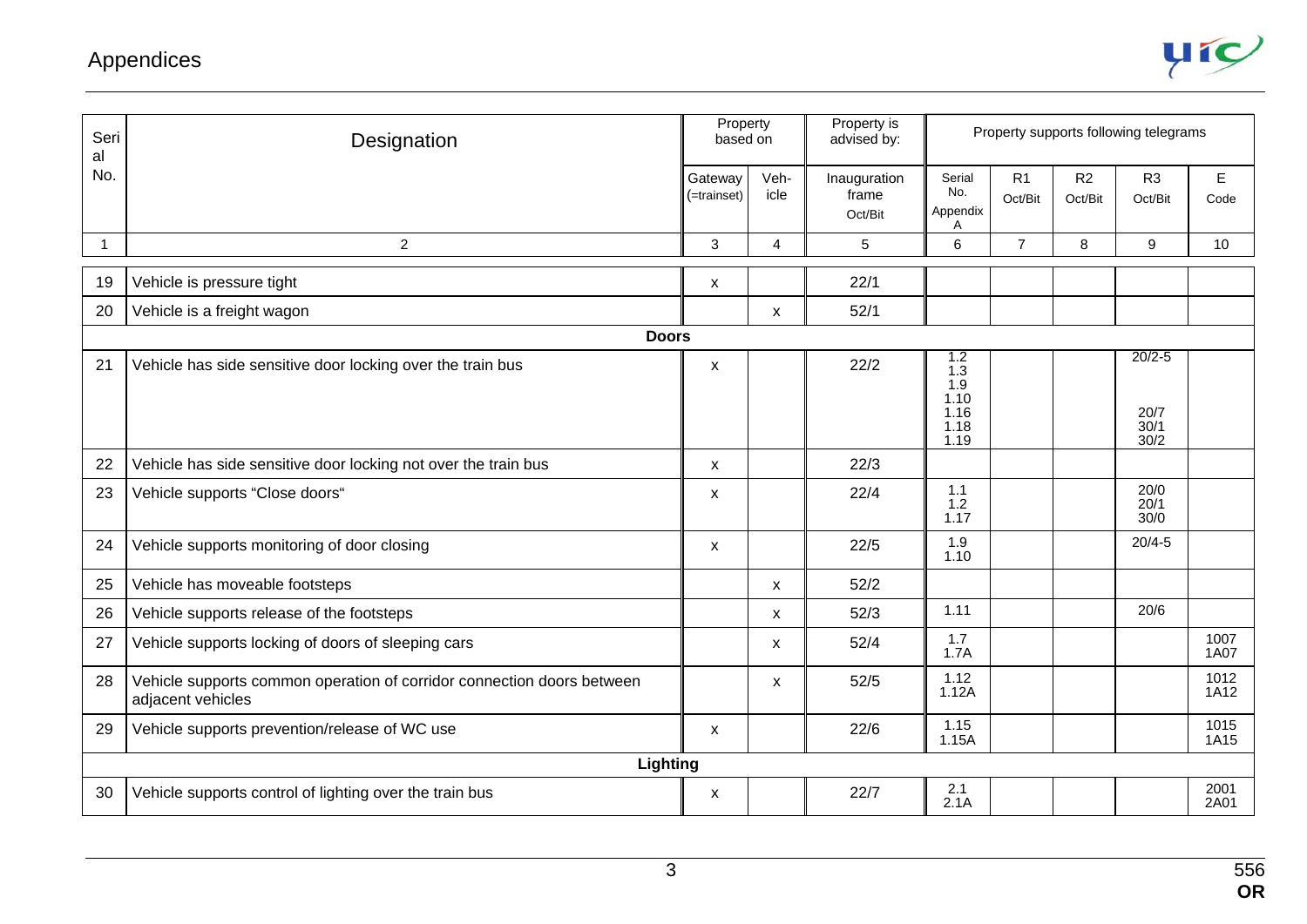

| Seri<br>al | Designation                                                                              | Property<br>based on   |                | Property is<br>advised by:       |                                |                           |                           | Property supports following telegrams |           |  |
|------------|------------------------------------------------------------------------------------------|------------------------|----------------|----------------------------------|--------------------------------|---------------------------|---------------------------|---------------------------------------|-----------|--|
| No.        |                                                                                          | Gatewav<br>(=trainset) | Veh-<br>icle   | Inauguration<br>frame<br>Oct/Bit | Serial<br>No.<br>Appendix<br>Α | R <sub>1</sub><br>Oct/Bit | R <sub>2</sub><br>Oct/Bit | R <sub>3</sub><br>Oct/Bit             | E<br>Code |  |
| 1          | $\overline{2}$                                                                           | 3                      | $\overline{4}$ | 5                                | 6                              | $\overline{7}$            | 8                         | 9                                     | 10        |  |
|            | <b>Public address</b>                                                                    |                        |                |                                  |                                |                           |                           |                                       |           |  |
| 31         | Vehicle supports internal loudspeaker (choice receipt)                                   | X                      |                | 23/0                             | 3.1                            |                           |                           | 21/0                                  |           |  |
| 32         | Vehicle supports internal loudspeaker (obligation receipt)                               | X                      |                | 23/1                             | 3.2                            |                           |                           | 21/1                                  |           |  |
| 33         | Vehicle supports speech connection with leading vehicle                                  | X                      |                | 23/2                             | 3.3                            |                           |                           | 21/2                                  |           |  |
| 34         | Vehicle supports speech connection between leading vehicle and trailing<br>tractive unit | X                      |                | 23/3                             | 3.4                            |                           |                           | 21/3                                  |           |  |
| 35         | Vehicle has external loudspeaker                                                         | X                      |                | 23/4                             |                                |                           |                           |                                       |           |  |
| 36         | Vehicle supports external loudspeaker control                                            | X                      |                | 23/5                             | 3.5<br>3.6                     |                           |                           | 21/4<br>21/5                          |           |  |
| 37         | Vehicle supports public address in individual vehicles/vehicle groups                    | X                      |                | 23/6                             | 3.7                            |                           |                           | 22                                    |           |  |
|            | <b>Traction</b>                                                                          |                        |                |                                  |                                |                           |                           |                                       |           |  |
| 38         | Tractive unit with electric drive                                                        | X                      |                | 24/0                             |                                |                           |                           |                                       |           |  |
| 39         | Tractive unit with diesel engine drive                                                   | X                      |                | 24/1                             |                                |                           |                           |                                       |           |  |
| 40         | Vehicle has $\leq$ 2 pantographs                                                         | X                      |                | 24/2                             |                                |                           |                           |                                       |           |  |
| 41         | Vehicle has $> 2$ pantographs independent of each other                                  | X                      |                | 24/3                             |                                |                           |                           |                                       |           |  |
| 42         | Vehicle has a cab for one direction of travel                                            |                        | $\mathsf{x}$   | 52/6                             |                                |                           |                           |                                       |           |  |
| 43         | Vehicle has two cabs for both direction of travel                                        |                        | x              | 52/7                             |                                |                           |                           |                                       |           |  |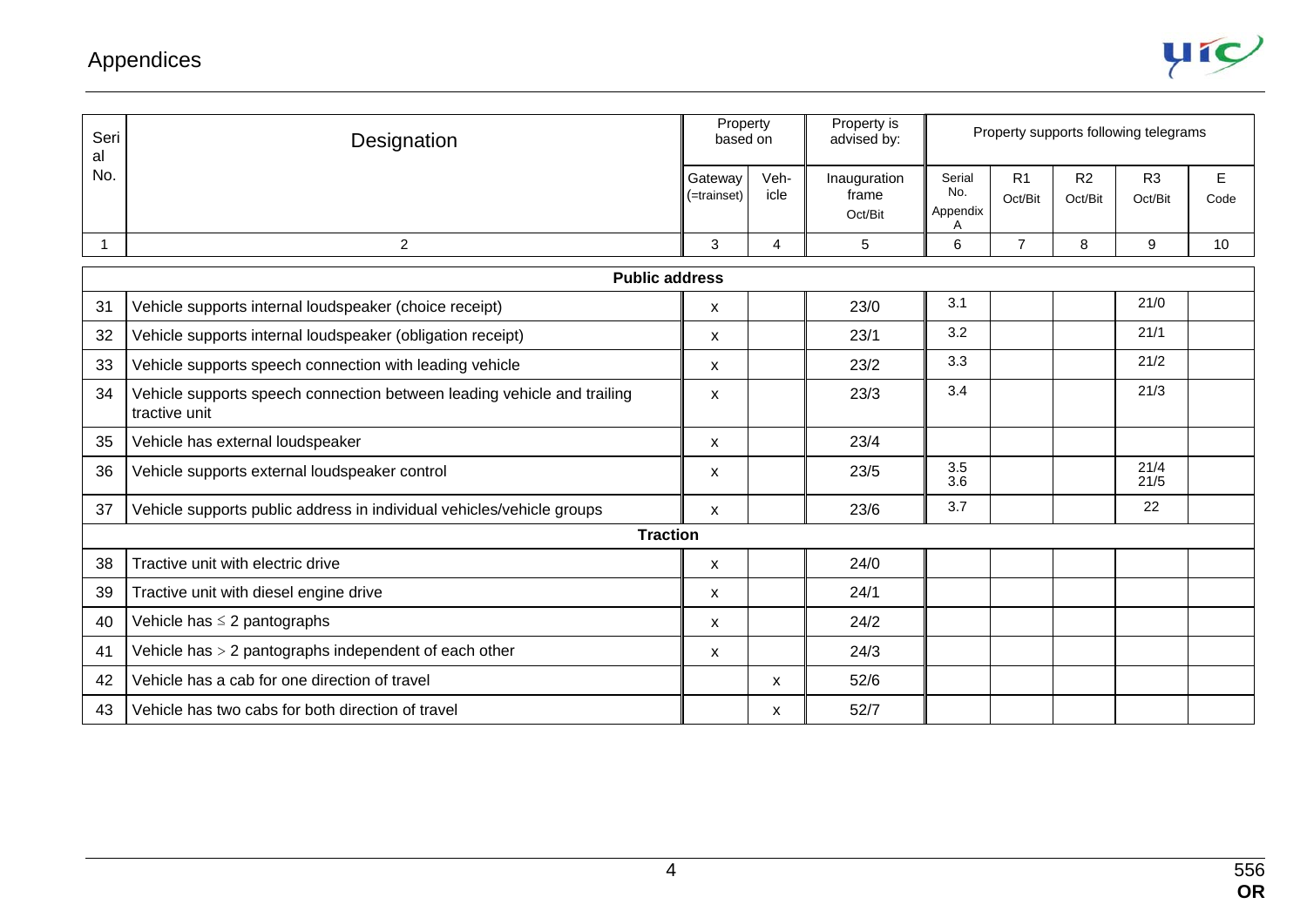

| Seri<br>al   | Designation                                                                                                            | Property<br>based on      |                | Property is<br>advised by:       |                                                                                                                   |                                                                                                                                                                                   |               | Property supports following telegrams |                                              |
|--------------|------------------------------------------------------------------------------------------------------------------------|---------------------------|----------------|----------------------------------|-------------------------------------------------------------------------------------------------------------------|-----------------------------------------------------------------------------------------------------------------------------------------------------------------------------------|---------------|---------------------------------------|----------------------------------------------|
| No.          |                                                                                                                        | Gateway<br>(=trainset)    | Veh-<br>icle   | Inauguration<br>frame<br>Oct/Bit | Serial<br>No.<br>Appendix<br>Α                                                                                    | R1<br>Oct/Bit                                                                                                                                                                     | R2<br>Oct/Bit | R <sub>3</sub><br>Oct/Bit             | E<br>Code                                    |
| $\mathbf{1}$ | $\overline{2}$                                                                                                         | $\mathbf{3}$              | $\overline{4}$ | 5                                | 6                                                                                                                 | $\overline{7}$                                                                                                                                                                    | 8             | 9                                     | 10                                           |
| 44           | Vehicle can remotely control the drive of other (electric) tractive units with<br>control system 1e over the train bus | X                         |                | 24/4                             | 4.2R<br>4.3<br>4.5<br>4.5/1<br>4.5/3<br>4.5/5<br>4.7R<br>4.7/2<br>4.9R<br>4.13R<br>4.50<br>4.21<br>4.23/1<br>4.30 | $47/1 - 3$<br>47/5<br>47/7<br>64/1<br>$54/0-3$<br>$54/4 - 7$<br>65<br>66/0-3<br>64/2<br>$57/0-1$<br>$64/3 - 4$<br>$57/2-3$<br>59/6<br>$69/2 - 3$<br>$48/0-1$<br>$49 + 50$<br>47/6 |               |                                       |                                              |
| 45           | Vehicle can remotely control the drive of other (diesel) tractive units with<br>control system 1d over the train bus.  | $\boldsymbol{\mathsf{x}}$ |                | 24/5                             | 4.2R<br>4.11R<br>4.13R<br>4.50<br>4.21<br>4.23/1<br>4.30                                                          | $47/1 - 3$<br>47/5<br>47/7<br>64/1<br>$58/0-1$<br>59/6<br>$69/2 - 3$<br>$48/0 - 1$<br>$49 + 50$<br>47/6                                                                           |               |                                       |                                              |
| 46           | Vehicle can remotely control the drive of other (electric) tractive units with<br>control system 2e over the train bus | X                         |                | 24/6                             | $\overline{\ln}$<br>addition<br>to Serial<br>No. 44:<br>4.2E<br>4.7E<br>4.9E<br>4.11E<br>4.13E<br>4.15E           |                                                                                                                                                                                   |               |                                       | 4002<br>4007<br>4009<br>4011<br>4013<br>4015 |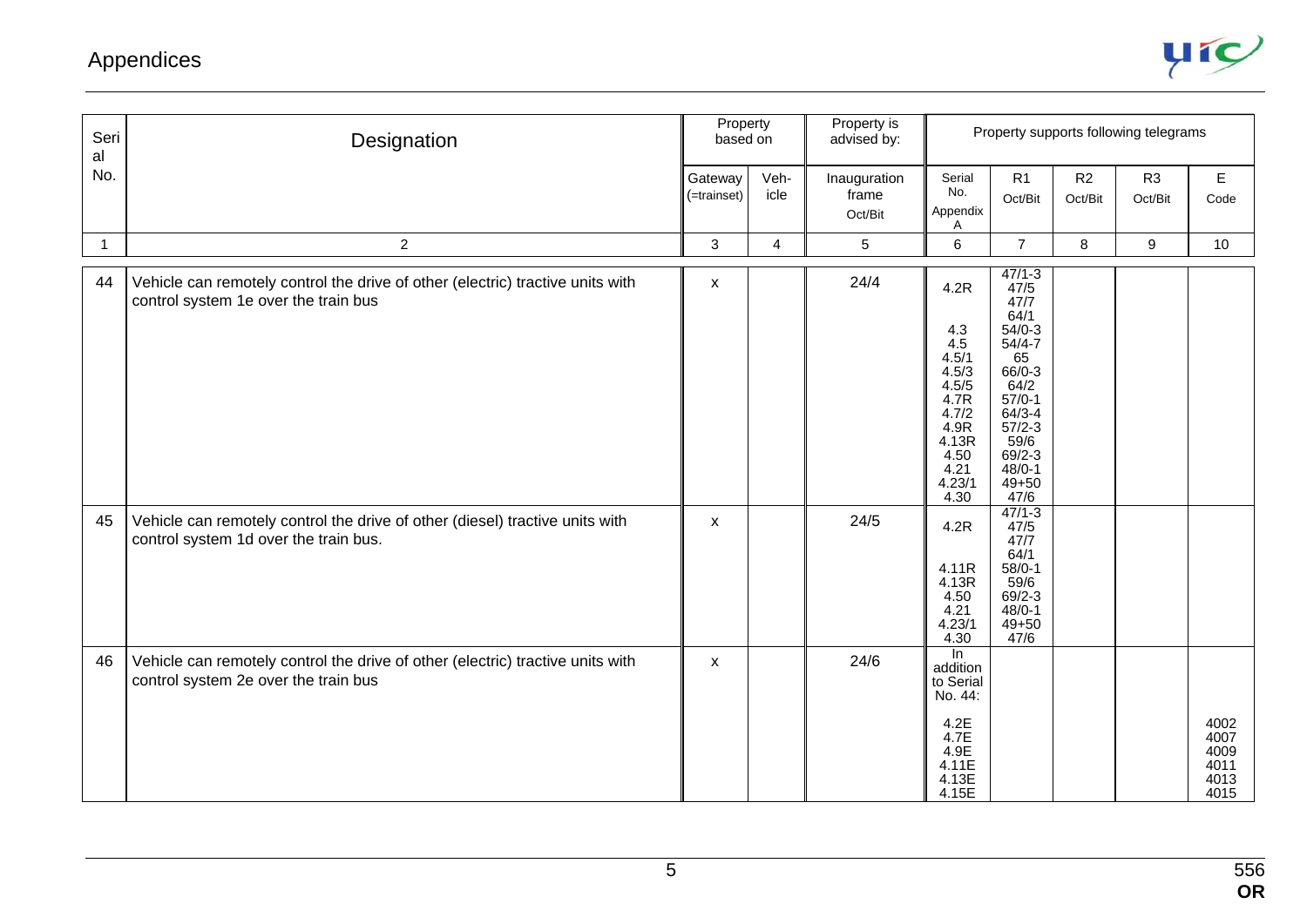

| Seri<br>al   | Designation                                                                                                          | Property<br>based on   |              | Property is<br>advised by:       |                                                                          |                           |                                                                                                            | Property supports following telegrams |                              |
|--------------|----------------------------------------------------------------------------------------------------------------------|------------------------|--------------|----------------------------------|--------------------------------------------------------------------------|---------------------------|------------------------------------------------------------------------------------------------------------|---------------------------------------|------------------------------|
| No.          |                                                                                                                      | Gateway<br>(=trainset) | Veh-<br>icle | Inauguration<br>frame<br>Oct/Bit | Serial<br>No.<br>Appendix<br>A                                           | R <sub>1</sub><br>Oct/Bit | R <sub>2</sub><br>Oct/Bit                                                                                  | R <sub>3</sub><br>Oct/Bit             | E<br>Code                    |
| $\mathbf{1}$ | $\overline{c}$                                                                                                       | 3                      | 4            | 5                                | 6                                                                        | $\overline{7}$            | 8                                                                                                          | 9                                     | 10                           |
| 47           | Vehicle can remotely control the drive of other (diesel) tractive units with<br>control system 2d over the train bus | $\pmb{\mathsf{X}}$     |              | 24/7                             | In.<br>addition<br>to Serial<br>No. 45:<br>4.2E<br>4.7E<br>4.9E<br>4.13E |                           |                                                                                                            |                                       | 4002<br>4007<br>4009<br>4013 |
| 48           | Vehicle can remotely control the drive of other tractive units with control system<br>3 over the train bus.          | $\mathsf{x}$           |              | 25/0                             | In<br>addition<br>to serial<br>No. 44<br>or 45:<br>4.26                  | 53                        |                                                                                                            |                                       |                              |
| 49           | Drive of the electric tractive vehicle with control system type 1e can be<br>remotely controlled over the train bus  | X                      |              | 25/1                             | 4.1<br>4.42<br>4.4<br>4.6<br>4.8<br>4.10<br>4.22                         |                           | 47/0<br>$47/1 - 3$<br>47/5<br>47/7<br>71/1<br>$48/0 - 1$<br>$53/0-3$<br>$53/4 - 7$<br>54/0<br>54/1<br>47/4 |                                       |                              |
| 50           | Drive of the diesel tractive vehicle with control system type 1d can be remotely<br>controlled over the train bus    | $\mathsf{x}$           |              | 25/2                             | 4.1<br>4.42<br>4.12<br>4.22                                              |                           | 47/0<br>$47/1 - 3$<br>47/5<br>47/7<br>71/1<br>$48/0 - 1$<br>$58/0-1$<br>47/4                               |                                       |                              |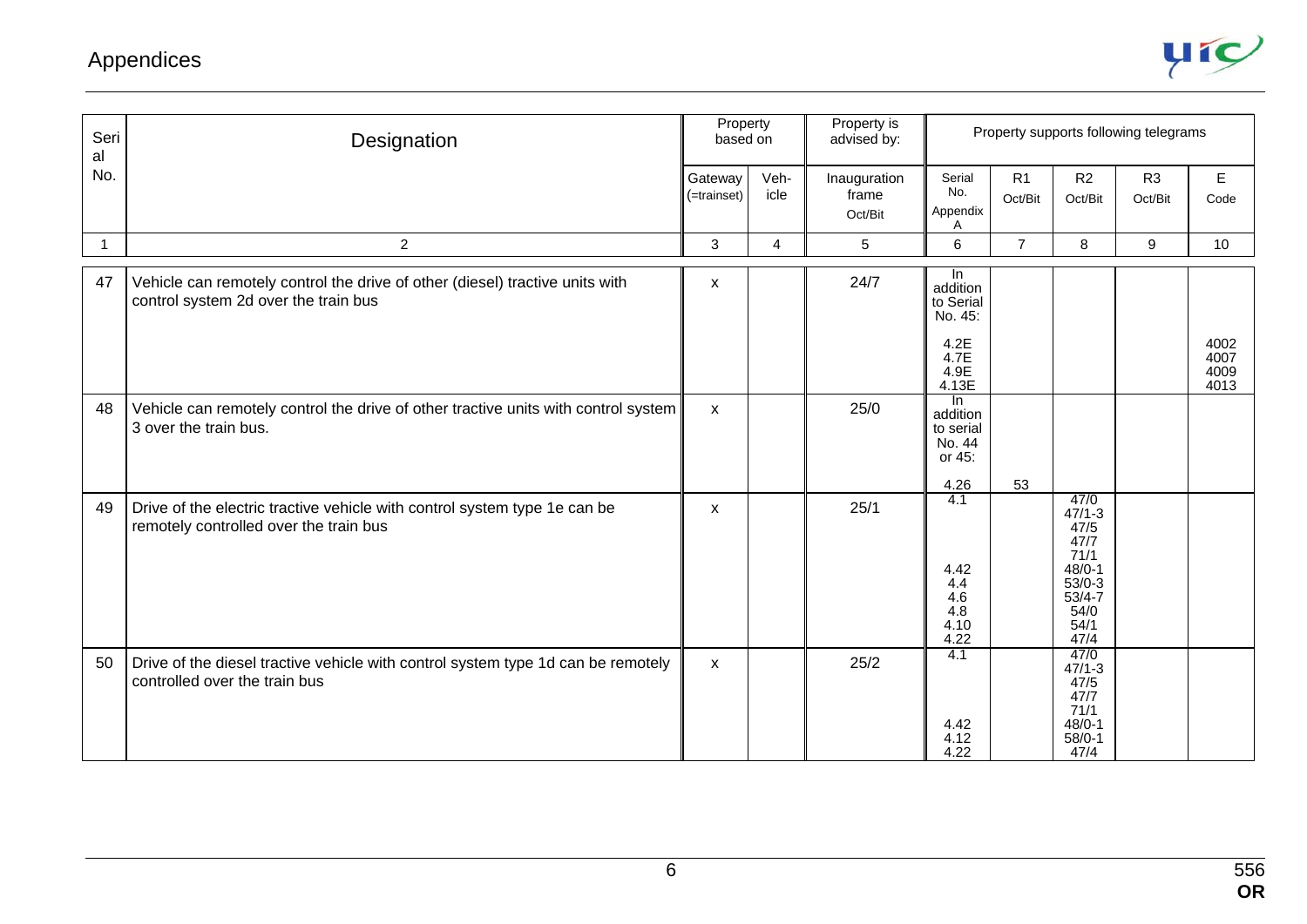

| Seri<br>al   | Designation                                                                                                         | Property<br>based on      |                |                                  |                                                                            | Property is<br>advised by: |                           |                           |                              | Property supports following telegrams |  |
|--------------|---------------------------------------------------------------------------------------------------------------------|---------------------------|----------------|----------------------------------|----------------------------------------------------------------------------|----------------------------|---------------------------|---------------------------|------------------------------|---------------------------------------|--|
| No.          |                                                                                                                     | Gateway<br>(=trainset)    | Veh-<br>icle   | Inauguration<br>frame<br>Oct/Bit | Serial<br>No.<br>Appendix<br>A                                             | R1<br>Oct/Bit              | R <sub>2</sub><br>Oct/Bit | R <sub>3</sub><br>Oct/Bit | E<br>Code                    |                                       |  |
| $\mathbf{1}$ | $\overline{c}$                                                                                                      | 3                         | $\overline{4}$ | 5                                | 6                                                                          | $\overline{7}$             | 8                         | 9                         | 10                           |                                       |  |
| 51           | Drive of the electric tractive vehicle with control system type 2e can be<br>remotely controlled over the train bus | $\mathsf{x}$              |                | 25/3                             | In.<br>addition<br>to serial<br>No. 49:<br>4.2A<br>4.7A<br>4.9A<br>4.13A   |                            |                           |                           | 4A02<br>4A07<br>4A09<br>4A13 |                                       |  |
| 52           | Drive of the diesel tractive vehicle with control system type 2d can be remotely<br>controlled over the train bus   | $\boldsymbol{\mathsf{X}}$ |                | 25/4                             | 4.15A<br>In.<br>addition<br>to serial<br>No. 50:<br>4.2A<br>4.11A<br>4.13A |                            |                           |                           | 4A15<br>4A02<br>4A11<br>4A13 |                                       |  |
| 53           | Drive of the tractive vehicle with control system type 3 can be remotely<br>controlled over the train bus           | X                         |                | 25/5                             | In.<br>addition<br>to serial<br>No. 49<br>or 50:<br>4.23/2<br>4.25<br>4.27 |                            | $49 + 50$<br>47/6         | 9/4                       |                              |                                       |  |
| 54           | Vehicle can remotely control the drive of other (tractive) vehicle but not over<br>the train bus                    | $\boldsymbol{\mathsf{x}}$ |                | 25/6                             |                                                                            |                            |                           |                           |                              |                                       |  |
| 55           | Drive of the (tractive) vehicle can be remotely controlled,<br>but not over the train bus                           | $\boldsymbol{\mathsf{X}}$ |                | 25/7                             |                                                                            |                            |                           |                           |                              |                                       |  |
| 56           | Vehicle has a speed controller for traction                                                                         | X                         |                | 26/0                             |                                                                            |                            |                           |                           |                              |                                       |  |
| 57           | Vehicle has a train line                                                                                            | X                         |                | 26/1                             |                                                                            |                            |                           |                           |                              |                                       |  |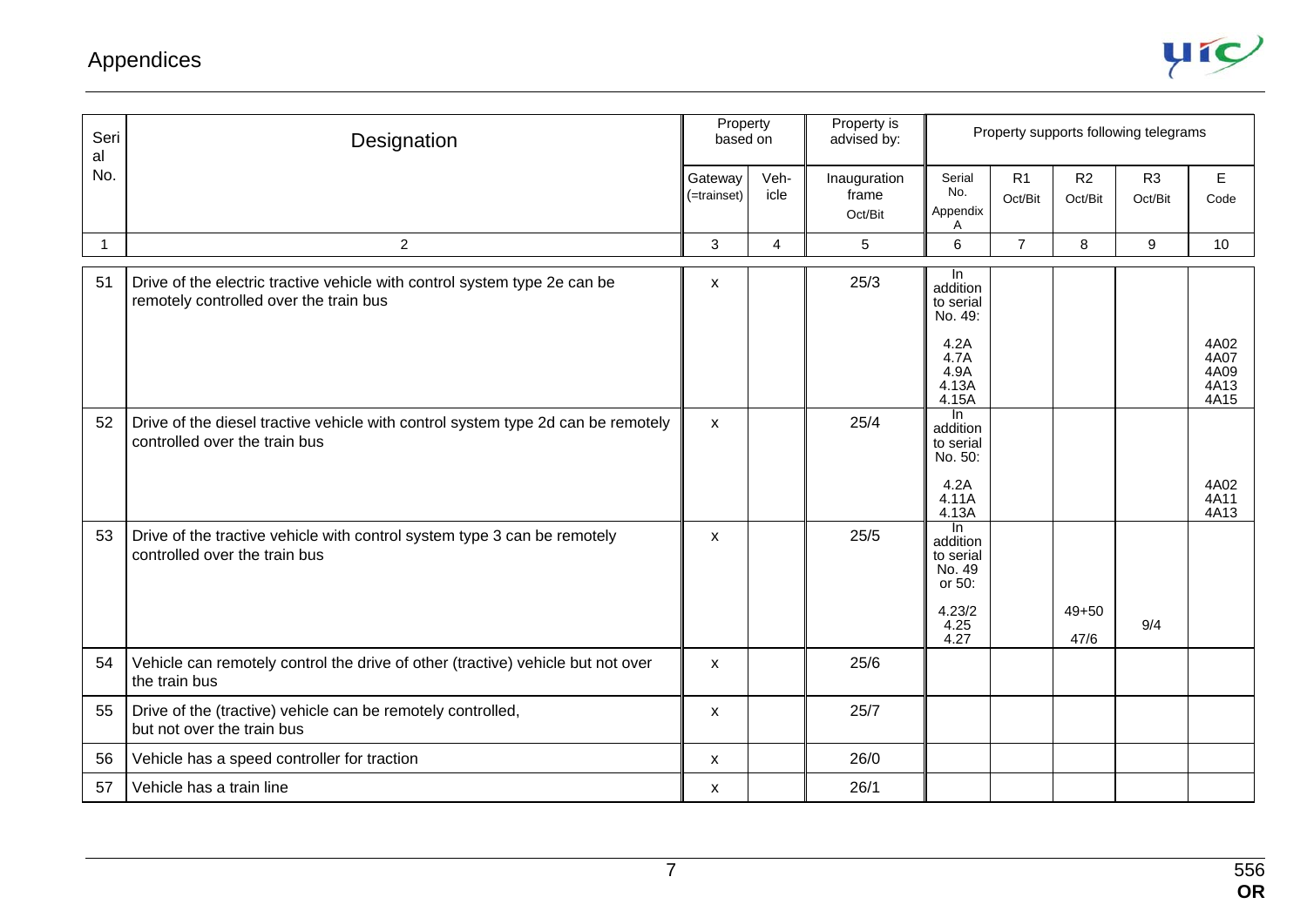| Appendices |  |
|------------|--|
|------------|--|



| Seri<br>al   | Designation                                                                  | Property<br>based on   |                | Property is<br>advised by:       |                                |                           |               | Property supports following telegrams |                     |
|--------------|------------------------------------------------------------------------------|------------------------|----------------|----------------------------------|--------------------------------|---------------------------|---------------|---------------------------------------|---------------------|
| No.          |                                                                              | Gateway<br>(=trainset) | Veh-<br>icle   | Inauguration<br>frame<br>Oct/Bit | Serial<br>No.<br>Appendix<br>Α | R <sub>1</sub><br>Oct/Bit | R2<br>Oct/Bit | R <sub>3</sub><br>Oct/Bit             | $\mathsf E$<br>Code |
| $\mathbf{1}$ | $\overline{c}$                                                               | $\mathfrak{S}$         | $\overline{4}$ | 5                                | 6                              | $\overline{7}$            | 8             | 9                                     | 10                  |
| 58           | Vehicle can remotely control the train line over the train bus globally      | X                      |                | 26/2                             | 4.15R<br>4.15/2                | $62/4 - 5$<br>$64/6 - 7$  |               |                                       |                     |
| 59           | Vehicle can remotely control train line over the train bus selectively       | X                      |                | 26/3                             | 4.15E                          |                           |               |                                       | 4015                |
| 60           | Vehicle can be train line remotely controlled over the train bus selectively | X                      |                | 26/4                             | 4.15A                          |                           |               |                                       | 4A15                |
| 61           | Vehicle supports report "ZS in"                                              | X                      |                | 26/5                             | 4.16                           |                           |               | 19/0                                  |                     |
| 62           | Vehicle supports report "ZS earthed"                                         | X                      |                | 26/6                             | 4.19                           |                           |               | 19/2                                  |                     |
| 63           | Vehicle supports report "ZS externally supplied"                             | X                      |                | 26/7                             |                                |                           |               | 19/1                                  |                     |
| 64           | Vehicle supports remote control of fan over the train bus                    | X                      |                | 27/0                             | 4.14                           | $62/0-1$                  |               |                                       |                     |
| 65           | Vehicle supports compressor remote control over the train bus                | X                      |                | 27/1                             | 4.14                           | $62/2 - 3$                |               |                                       |                     |
| 66           | Vehicle supports input of target speed                                       | X                      |                | 27/2                             | 4.28                           | $51 + 52$                 |               |                                       |                     |
| 67           | Vehicle supports fault reset                                                 | X                      |                | 27/3                             |                                | 47/0                      |               |                                       |                     |
| 68           | Vehicle supports "Establish traction readiness"                              | X                      |                | 27/4                             | 4.32                           | 47/4                      |               |                                       |                     |
| 69           | Vehicle supports "Sand"!                                                     | X                      |                | 27/5                             | 4.30                           | 47/6                      |               |                                       |                     |
| 70           | Vehicle supports "Drive or prepare to drive"!                                | X                      |                | 27/6                             | 4.34                           | $48/2 - 3$                | $48/2 - 3$    |                                       |                     |
| 71           | Vehicle supports "Drive through tunnel"                                      | X                      |                | 27/7                             | 4.35                           | $48/4 - 7$                |               |                                       |                     |
| 72           | Vehicle supports high current limitation                                     | X                      |                | 28/0                             | 4.36/1                         | 55-56                     |               |                                       |                     |
| 73           | Vehicle supports "Drive through a neutral section"                           | X                      |                | 28/1                             | 4.37                           | 57/4                      |               |                                       |                     |
| 74           | Vehicle supports start train power supply or switch on/switch off or cut out | X                      |                | 28/2                             | 4.38/1                         | $58/2 - 3$                |               |                                       |                     |
| 75           | Vehicle supports preheat coolant                                             | X                      |                | 28/3                             | 4.39                           | 58/4                      |               |                                       |                     |
| 76           | Vehicle supports transmission gearchange                                     | X                      |                | 28/4                             | 4.40                           | 58/5                      |               |                                       |                     |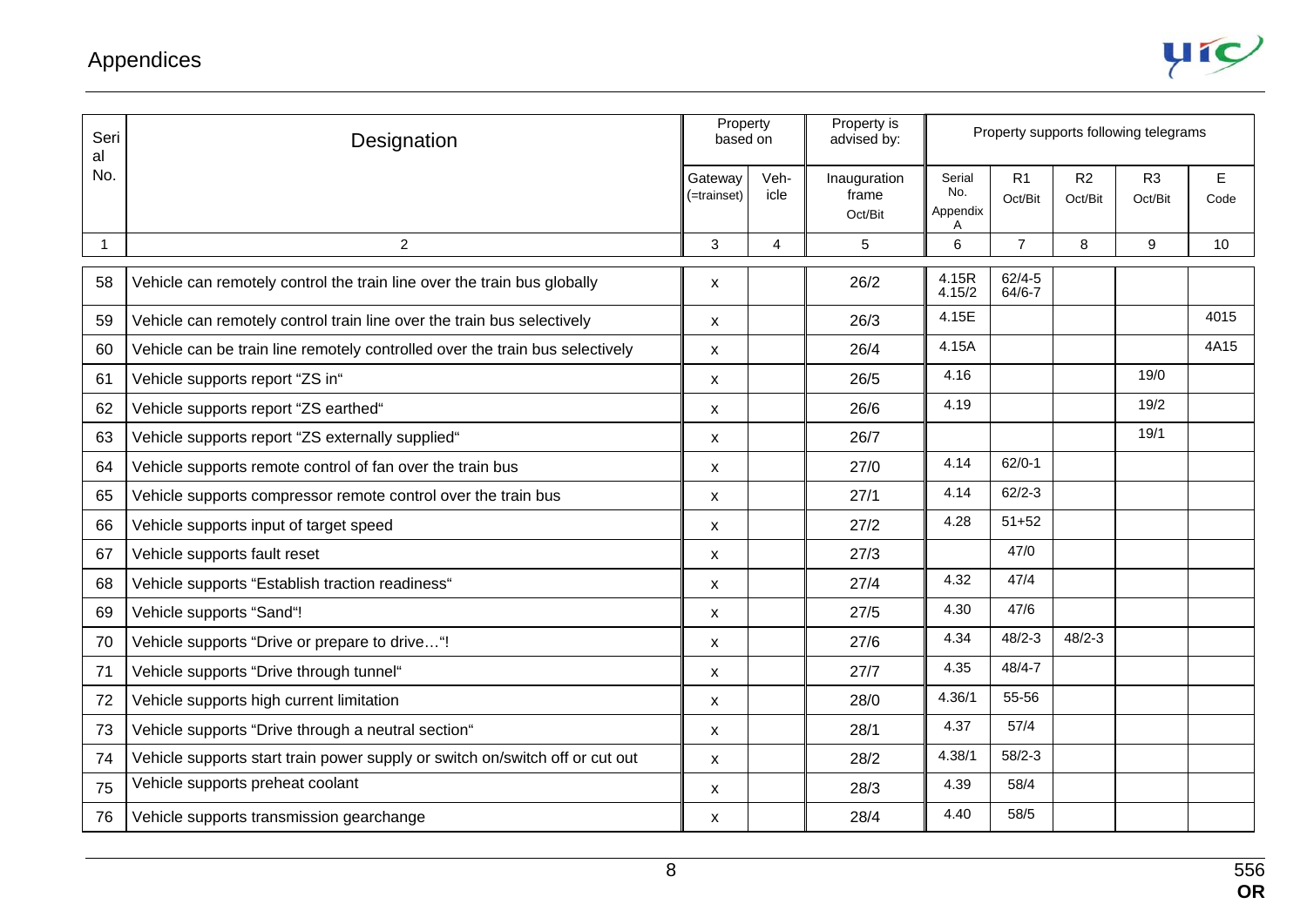

| Seri<br>al | Designation                                                    | Property<br>based on      |                | Property is<br>advised by:       |                           |                           |                           | Property supports following telegrams |                     |
|------------|----------------------------------------------------------------|---------------------------|----------------|----------------------------------|---------------------------|---------------------------|---------------------------|---------------------------------------|---------------------|
| No.        |                                                                | Gateway<br>(=trainset)    | Veh-<br>icle   | Inauguration<br>frame<br>Oct/Bit | Serial<br>No.<br>Appendix | R <sub>1</sub><br>Oct/Bit | R <sub>2</sub><br>Oct/Bit | R <sub>3</sub><br>Oct/Bit             | $\mathsf E$<br>Code |
|            | $\overline{c}$                                                 | 3                         | $\overline{4}$ | 5                                | 6                         | $\overline{7}$            | 8                         | 9                                     | 10                  |
| 77         | Vehicle supports fast brake command                            | X                         |                | 28/5                             | 5.13                      | 59/2                      |                           |                                       |                     |
| 78         | Vehicle supports control of the Mg brake                       | X                         |                | 28/6                             | 5.14                      | 59/3                      |                           |                                       |                     |
| 79         | Vehicle supports release of the WB brake                       | X                         |                | 28/7                             | 5.15                      | $59/4 - 5$                |                           |                                       |                     |
| 80         | Vehicle supports control of the WB brake                       | $\boldsymbol{\mathsf{x}}$ |                | 29/0                             | 5.2/2                     | 61                        |                           |                                       |                     |
| 81         | Vehicle supports tilting technology                            | $\mathsf{x}$              |                | 29/1                             | 4.41                      | $63/0-1$                  |                           |                                       |                     |
| 82         | Vehicle supports report of high current                        | $\boldsymbol{\mathsf{x}}$ |                | 29/2                             | 4.36/2                    |                           | 55-56                     |                                       |                     |
| 83         | Vehicle supports report of the overhead line voltage           | $\pmb{\mathsf{X}}$        |                | 29/3                             | 4.8/2                     |                           | 57                        |                                       |                     |
| 84         | Vehicle supports report of the train power supply              | X                         |                | 29/4                             | 4.38/2                    |                           | $58/2 - 3$                |                                       |                     |
| 85         | Vehicle supports report of preheating operation                | $\boldsymbol{\mathsf{x}}$ |                | 29/5                             | 4.43                      |                           | 58/4                      |                                       |                     |
| 86         | Vehicle supports report of transmission gear change            | X                         |                | 29/6                             | 4.44                      |                           | 58/5                      |                                       |                     |
| 87         | Vehicle supports report of diesel engine speed                 | $\boldsymbol{\mathsf{x}}$ |                | 29/7                             | 4.12/2                    |                           | 59                        |                                       |                     |
| 88         | Vehicle supports auxiliary control of compressors              | X                         |                | 30/0                             | 4.14/2                    |                           | $60/0-1$<br>$71/3 - 4$    |                                       |                     |
| 89         | Vehicle supports report of max. possible tractive effort value | X                         |                | 30/1                             | 4.45/1                    |                           | 61-62                     |                                       |                     |
| 90         | Vehicle supports report of max. possible brake force value     | $\boldsymbol{\mathsf{X}}$ |                | 30/2                             | 4.45/2                    |                           | 63-64                     |                                       |                     |
| 91         | Vehicle supports report of actual traction value               | X                         |                | 30/3                             | 4.24                      |                           | $51 + 52$                 |                                       |                     |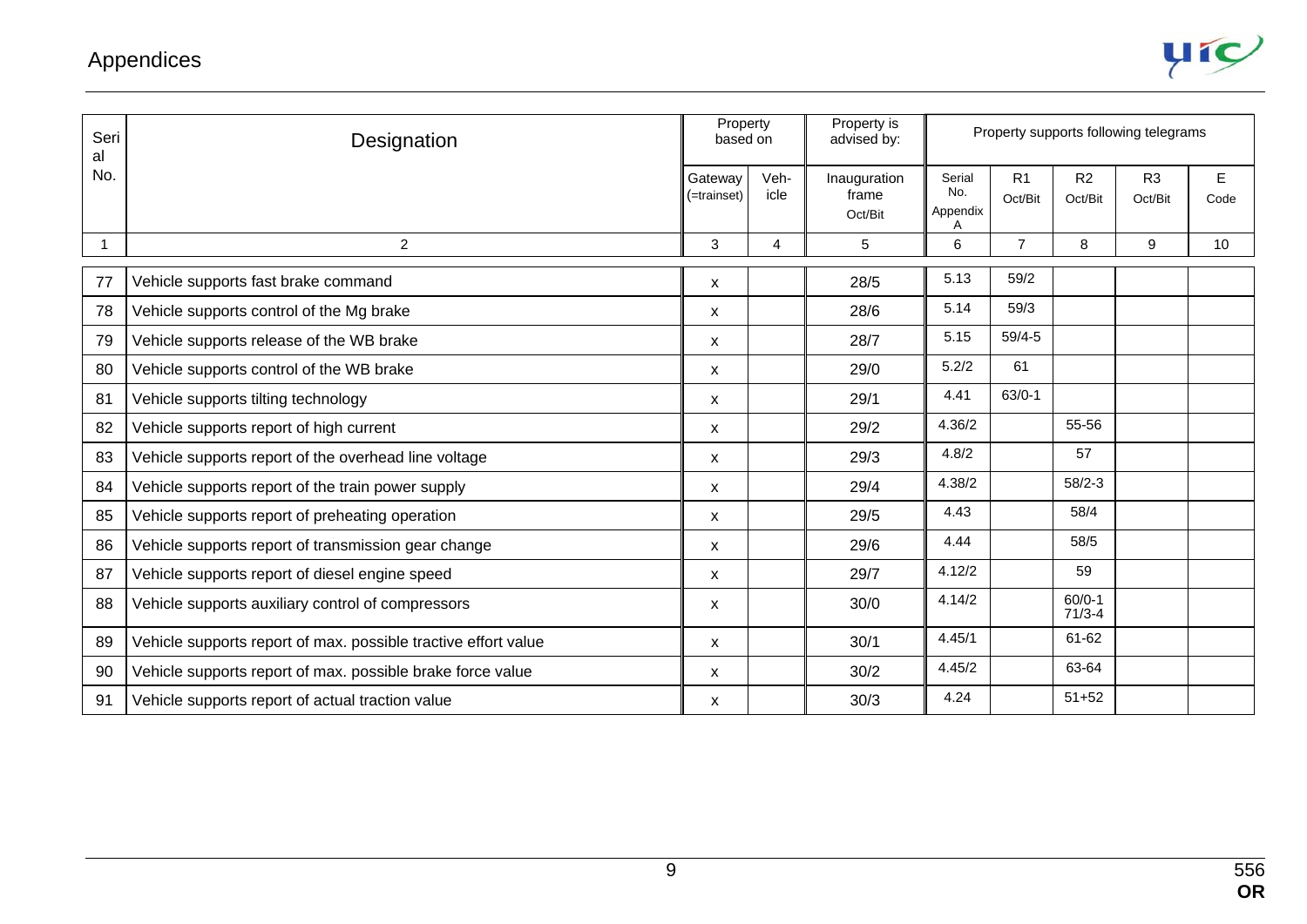

| Seri<br>al   | Designation                                                          | Property<br>based on      |                | Property is<br>advised by:       |                                                                     |                           | Property supports following telegrams |                                              |                              |
|--------------|----------------------------------------------------------------------|---------------------------|----------------|----------------------------------|---------------------------------------------------------------------|---------------------------|---------------------------------------|----------------------------------------------|------------------------------|
| No.          |                                                                      | Gateway<br>(=trainset)    | Veh-<br>icle   | Inauguration<br>frame<br>Oct/Bit | Serial<br>No.<br>Appendix<br>A                                      | R <sub>1</sub><br>Oct/Bit | R <sub>2</sub><br>Oct/Bit             | R <sub>3</sub><br>Oct/Bit                    | E<br>Code                    |
| $\mathbf{1}$ | $\boldsymbol{2}$                                                     | 3                         | $\overline{4}$ | 5                                | 6                                                                   | $\overline{7}$            | 8                                     | 9                                            | 10                           |
|              | <b>Brakes</b>                                                        |                           |                |                                  |                                                                     |                           |                                       |                                              |                              |
| 92           | Vehicle supports ep-brake over the train bus with control system 1   | X                         |                | 30/4                             | 5.1                                                                 | $59/0-1$                  |                                       |                                              |                              |
| 93           | Vehicle supports ep-brake over the train bus with control system 2   | $\boldsymbol{\mathsf{x}}$ |                | 30/5                             | 5.2                                                                 | 60                        |                                       |                                              |                              |
| 94           | Vehicle has ep-brakes but they are not controlled over the train bus | X                         |                | 30/6                             |                                                                     |                           |                                       |                                              |                              |
| 95           | Vehicle supports emergency brake shorting over the train bus         | X                         |                | 30/7                             | 5.8<br>5.9E<br>5.9A<br>5.9R<br>5.10                                 | 59/7                      |                                       | 24/1<br>24/0                                 | 5009<br>5A09                 |
| 96           | Vehicle has emergency brake shorting but not over the train bus      | X                         |                | 31/0                             |                                                                     |                           |                                       |                                              |                              |
| 97           | Vehicle has magnetic rail brakes                                     | X                         |                | 31/1                             |                                                                     |                           |                                       |                                              |                              |
| 98           | Vehicle supports magnetic rail brakes over the train bus             | $\pmb{\mathsf{X}}$        |                | 31/2                             | 5.5/1R                                                              |                           |                                       | $23/2 - 3$                                   |                              |
| 99           | Vehicle has motor brakes                                             | X                         |                | 31/3                             |                                                                     |                           |                                       |                                              |                              |
| 100          | Vehicle supports motor brakes over the train bus                     | X                         |                | 31/4                             | (5.3A)                                                              |                           |                                       |                                              | (5A03)                       |
| 101          | Vehicle has eddy current brakes                                      | X                         |                | 31/5                             |                                                                     |                           |                                       |                                              |                              |
| 102          | Vehicle supports eddy current brakes over the train bus              | $\pmb{\mathsf{X}}$        |                | 31/6                             | 5.5/2R                                                              |                           |                                       | $23/6 - 7$                                   |                              |
| 103          | Vehicle supports automatic brake test                                | X                         |                | 31/7                             | 5.3<br>5.3A<br>5.4R<br>(5.5/1R)<br>(5.5/2R)<br>5.7R<br>5.7E<br>5.7A |                           |                                       | $23/0-1$<br>$(23/2-3)$<br>$(23/6-7)$<br>24/3 | 5003<br>5A03<br>5007<br>5A07 |
| 104          | Tractive unit reports: motor brake is in service                     | X                         |                | 32/0                             | 5.11                                                                |                           | 48/4                                  |                                              |                              |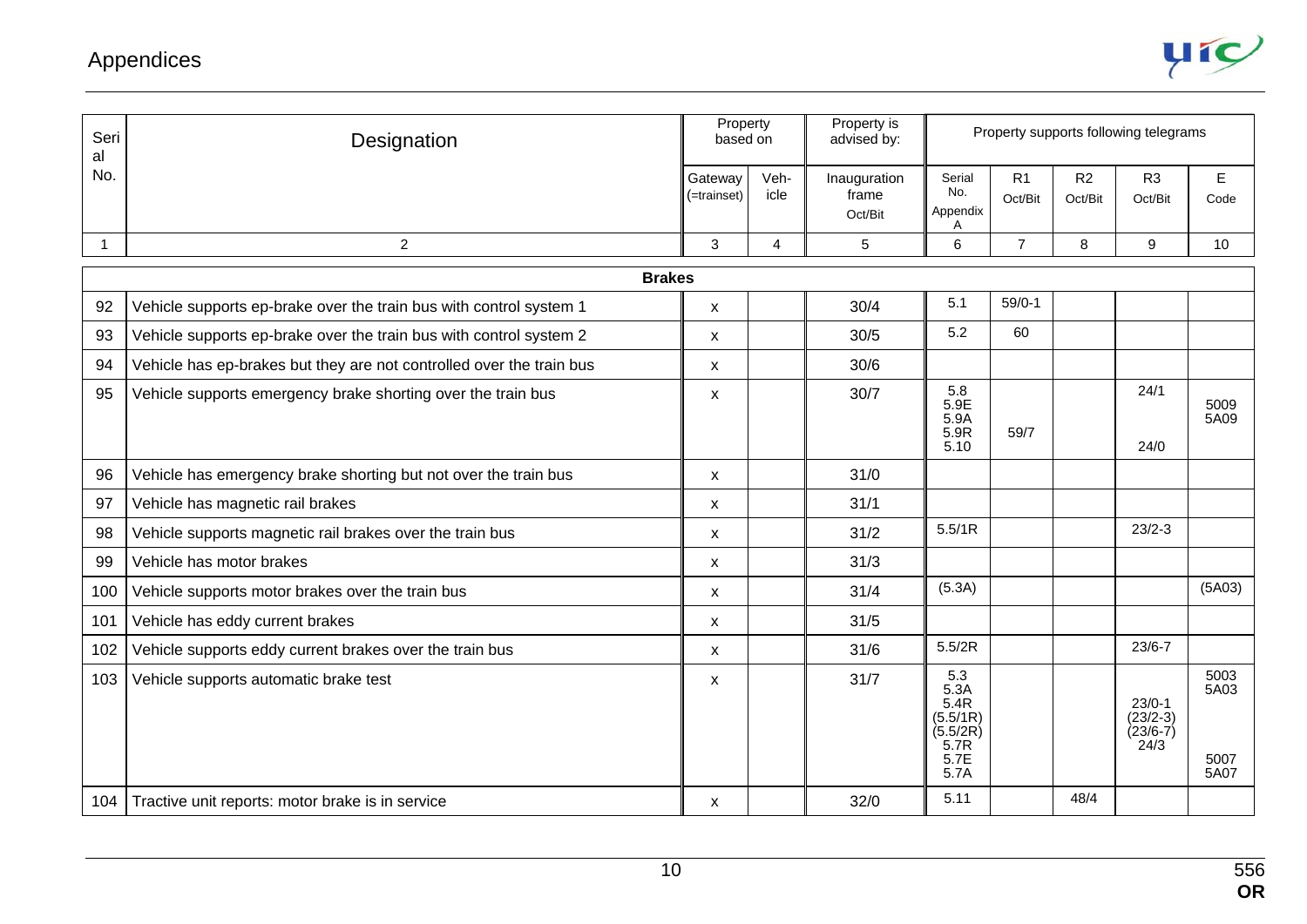

| Seri<br>al | Designation                                             | Property<br>based on   |              | Property is<br>advised by:       | Property supports following telegrams |                           |                           |                           |              |
|------------|---------------------------------------------------------|------------------------|--------------|----------------------------------|---------------------------------------|---------------------------|---------------------------|---------------------------|--------------|
| No.        |                                                         | Gateway<br>(=trainset) | Veh-<br>icle | Inauguration<br>frame<br>Oct/Bit | Serial<br>No.<br>Appendix             | R <sub>1</sub><br>Oct/Bit | R <sub>2</sub><br>Oct/Bit | R <sub>3</sub><br>Oct/Bit | E<br>Code    |
|            | $\overline{c}$                                          | 3                      | 4            | 5                                | 6                                     | $\overline{7}$            | 8                         | 9                         | 10           |
|            | <b>Completeness of the train</b>                        |                        |              |                                  |                                       |                           |                           |                           |              |
| 105        | Vehicle supports completeness of the train              |                        | X            | 53/0                             | 6.1                                   |                           |                           | 10/0                      |              |
| 106        | Vehicle supports tail light operation                   | X                      |              | 32/1                             | 6.2<br>6.2A                           |                           |                           |                           | 6002<br>6A02 |
| 107        | Vehicle supports tail light monitoring                  | X                      |              | 32/2                             | 6.4                                   |                           |                           | 10/1                      |              |
| 108        | Vehicle has an automatic coupling on vehicle No. 1 end  |                        | X            | 53/1                             |                                       |                           |                           |                           |              |
| 109        | Vehicle has an automatic coupling on vehicle No. 2 end  |                        | X            | 53/2                             |                                       |                           |                           |                           |              |
| 110        | Vehicle supports check of automatic coupling engagement | X                      |              | 32/3                             | 6.5                                   |                           |                           | 10/2                      |              |
|            | Air conditioning and heating equipment                  |                        |              |                                  |                                       |                           |                           |                           |              |
| 111        | Vehicle supports control of air conditioning system(s)  | X                      |              | 32/4                             | 7.1<br>7.1A                           |                           |                           |                           | 7001<br>7A01 |
| 142        | Vehicle supports warm chain                             | X                      |              | 23/7                             |                                       |                           |                           |                           |              |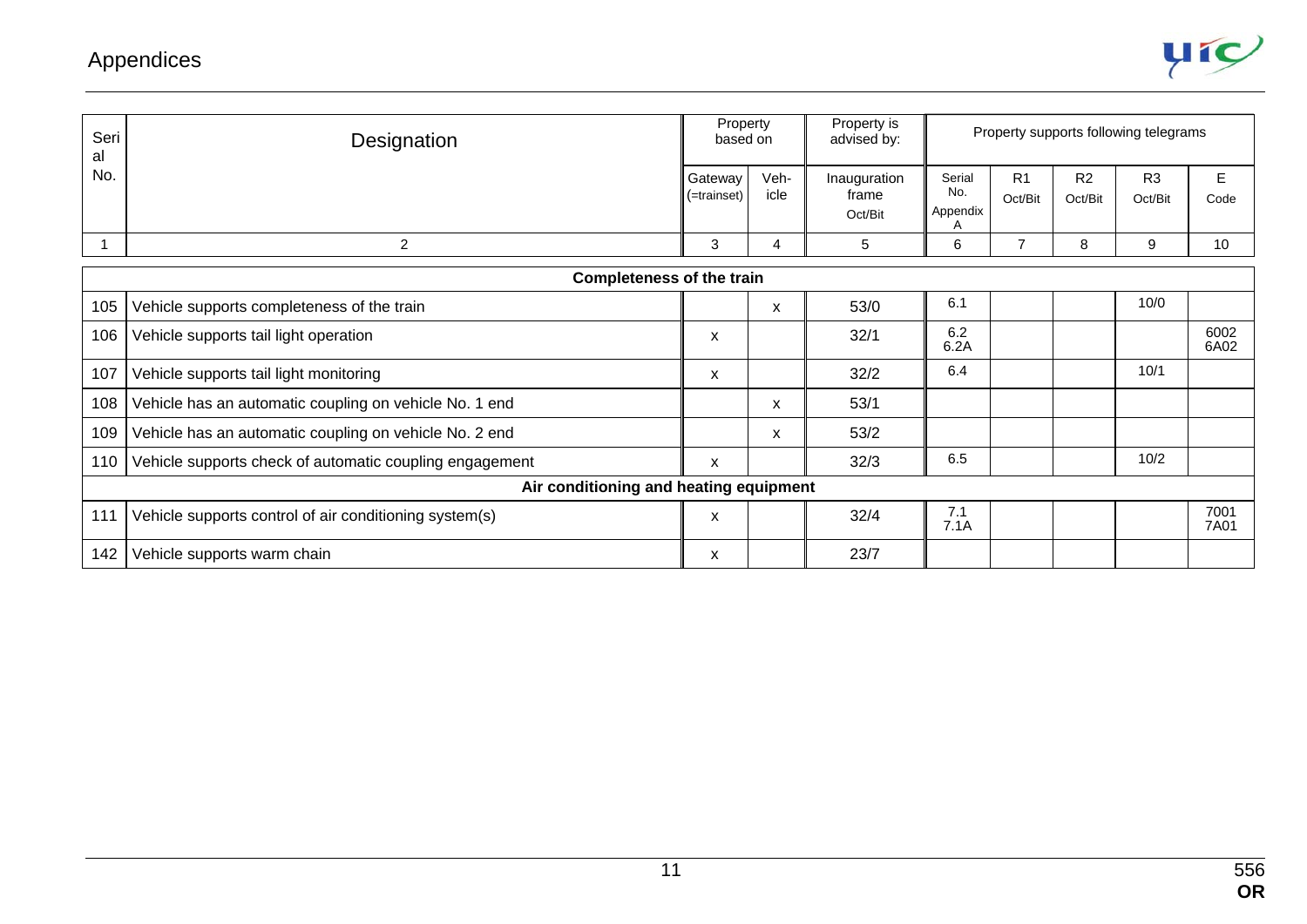

| Seri<br>al | Designation                                                                          |                           | Property<br>based on | Property is<br>advised by:       |                                |                           |                           | Property supports following telegrams |              |  |  |
|------------|--------------------------------------------------------------------------------------|---------------------------|----------------------|----------------------------------|--------------------------------|---------------------------|---------------------------|---------------------------------------|--------------|--|--|
| No.        |                                                                                      | Gateway<br>$($ =trainset) | Veh-<br>icle         | Inauguration<br>frame<br>Oct/Bit | Serial<br>No.<br>Appendix<br>Α | R <sub>1</sub><br>Oct/Bit | R <sub>2</sub><br>Oct/Bit | R <sub>3</sub><br>Oct/Bit             | E<br>Code    |  |  |
| 1          | $\overline{2}$                                                                       | 3                         | $\overline{4}$       | 5                                | 6                              | $\overline{7}$            | 8                         | 9                                     | 10           |  |  |
|            | <b>Diagnostics</b>                                                                   |                           |                      |                                  |                                |                           |                           |                                       |              |  |  |
| 112        | Vehicle supports diagnostics: flashing defect indicator light and<br>acknowledgement | X                         |                      | 32/5                             | 8.1<br>8.2<br>8.2A             |                           |                           | $25/0-3$                              | 8002<br>8A02 |  |  |
| 113        | Vehicle supports diagnostics: transmission of diagnostic results                     | X                         |                      | 32/6                             | 8.3<br>8.3A                    |                           |                           |                                       | 8003<br>8A03 |  |  |
| 114        | Vehicle supports diagnostics: all fault reports to the leading vehicle               | X                         |                      | 32/7                             | 8.4R/1<br>8.3<br>8.3A          |                           |                           | $25/4 - 6$                            | 8003<br>8A03 |  |  |
| 115        | Vehicle supports diagnostics: individual fault reports to the leading vehicle        | X                         |                      | 33/0                             | 8.4R/2                         |                           |                           | 26-28                                 |              |  |  |
| 116        | Vehicle supports diagnostics: sum of fault reports                                   | X                         |                      | 33/1                             | 8.7<br>8.7A                    |                           |                           |                                       | 8007<br>8A07 |  |  |
|            | <b>Passenger information</b>                                                         |                           |                      |                                  |                                |                           |                           |                                       |              |  |  |
| 117        | Vehicle supports electronic train running indicator                                  | X                         |                      | 33/2                             | 9.1<br>9.1A                    |                           |                           |                                       | 9001<br>9A01 |  |  |
| 118        | Vehicle supports electronic seat reservation                                         |                           | X                    | 53/3                             | 9.2<br>9.2A                    |                           |                           |                                       |              |  |  |
| 119        | Vehicle supports "next station"                                                      | X                         |                      | 33/3                             | 9.3<br>9.3A                    |                           |                           |                                       | 9003<br>9A03 |  |  |
| 120        | Vehicle supports "train connection at next station"                                  | X                         |                      | 33/4                             | 9.4<br>9.4A                    |                           |                           |                                       | 9004<br>9A04 |  |  |
| 121        | Vehicle supports transmission of advertising                                         | X                         |                      | 33/5                             | 9.5<br>9.5A                    |                           |                           |                                       | 9005<br>9A05 |  |  |
| 122        | Vehicle supports train crew call                                                     |                           | X                    | 53/4                             | 9.6<br>9.6A                    |                           |                           |                                       | 9006<br>9A06 |  |  |
| 123        | Vehicle supports "Request stop"                                                      | X                         |                      | 33/6                             | 9.7<br>9.7A                    |                           |                           |                                       | 9007<br>9A07 |  |  |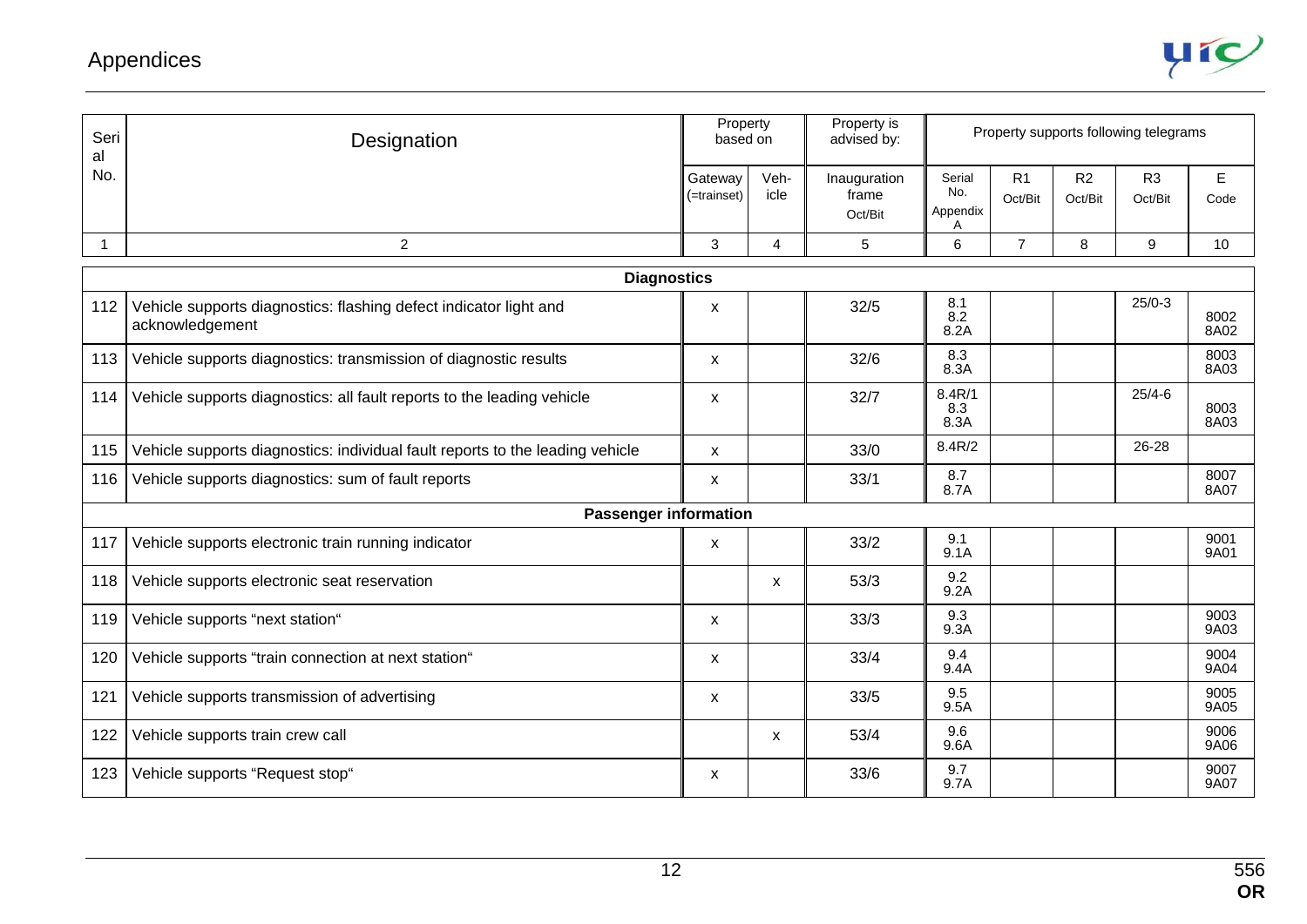

| Seri<br>al  | Designation                                                          | Property<br>based on      |                | Property is<br>advised by:       | Property supports following telegrams |                |               |                           |                     |
|-------------|----------------------------------------------------------------------|---------------------------|----------------|----------------------------------|---------------------------------------|----------------|---------------|---------------------------|---------------------|
| No.         |                                                                      | Gateway<br>(=trainset)    | Veh-<br>icle   | Inauguration<br>frame<br>Oct/Bit | Serial<br>No.<br>Appendix<br>A        | R1<br>Oct/Bit  | R2<br>Oct/Bit | R <sub>3</sub><br>Oct/Bit | E<br>Code           |
| $\mathbf 1$ | $\overline{c}$                                                       | 3                         | $\overline{4}$ | 5                                | 6                                     | $\overline{7}$ | 8             | 9                         | 10                  |
| 124         | Vehicle supports data refreshing in ticket canceller                 | X                         |                | 33/7                             | 9.8<br>9.8A                           |                |               |                           | 9008<br>9A08        |
| 125         | Vehicle supports FIS-exchange<br>53/5<br>$\mathsf{x}$                |                           |                |                                  |                                       |                |               |                           |                     |
|             | <b>Power supplies</b>                                                |                           |                |                                  |                                       |                |               |                           |                     |
| 126         | Vehicle support "Energy saving" (overall command)                    | X                         |                | 34/0                             | 10.1R                                 | 62/6           |               |                           |                     |
| 127         | Vehicle supports "Energy saving" (vehicle selective)<br>$\mathsf{x}$ |                           |                |                                  | 10.1<br>10.1A                         |                |               |                           | A001<br>AA01        |
|             | <b>Other items</b>                                                   |                           |                |                                  |                                       |                |               |                           |                     |
| 128         | Vehicle supports "Data channel"                                      | X                         |                | 34/1                             | 11.1<br>11.1A                         |                |               |                           | B001<br><b>BA01</b> |
| 129         | Vehicle supports group addressing                                    |                           | X              | 53/7                             |                                       |                |               | 10/3                      |                     |
| 130         | Vehicle supports report of actual speed value                        |                           | X              | 54/0                             |                                       |                |               | $11 - 12$                 |                     |
| 131         | Vehicle supports report of date and time                             | X                         |                | 34/2                             |                                       |                |               |                           |                     |
| 132         | Vehicle has radio clock                                              | $\boldsymbol{\mathsf{X}}$ |                | 34/3                             |                                       |                |               | $13 - 18$                 |                     |
|             | <b>Identification</b>                                                |                           |                |                                  |                                       |                |               |                           |                     |
| 133         | UIC-inauguration telegram-version number                             | X                         |                | 2                                |                                       |                |               |                           |                     |
| 134         | UIC-R-data-version number                                            | $\boldsymbol{\mathsf{X}}$ |                | 21                               |                                       |                |               |                           |                     |
| 135         | Operating railway                                                    | X                         |                | 5                                |                                       |                |               |                           |                     |
| 136         | Owning railway                                                       | X                         |                | $\,6\,$                          |                                       |                |               |                           |                     |
| 137         | National telegram version                                            | X                         |                | 8                                |                                       |                |               |                           |                     |
| 138         | National application identification                                  | X                         |                | $\overline{7}$                   |                                       |                |               |                           |                     |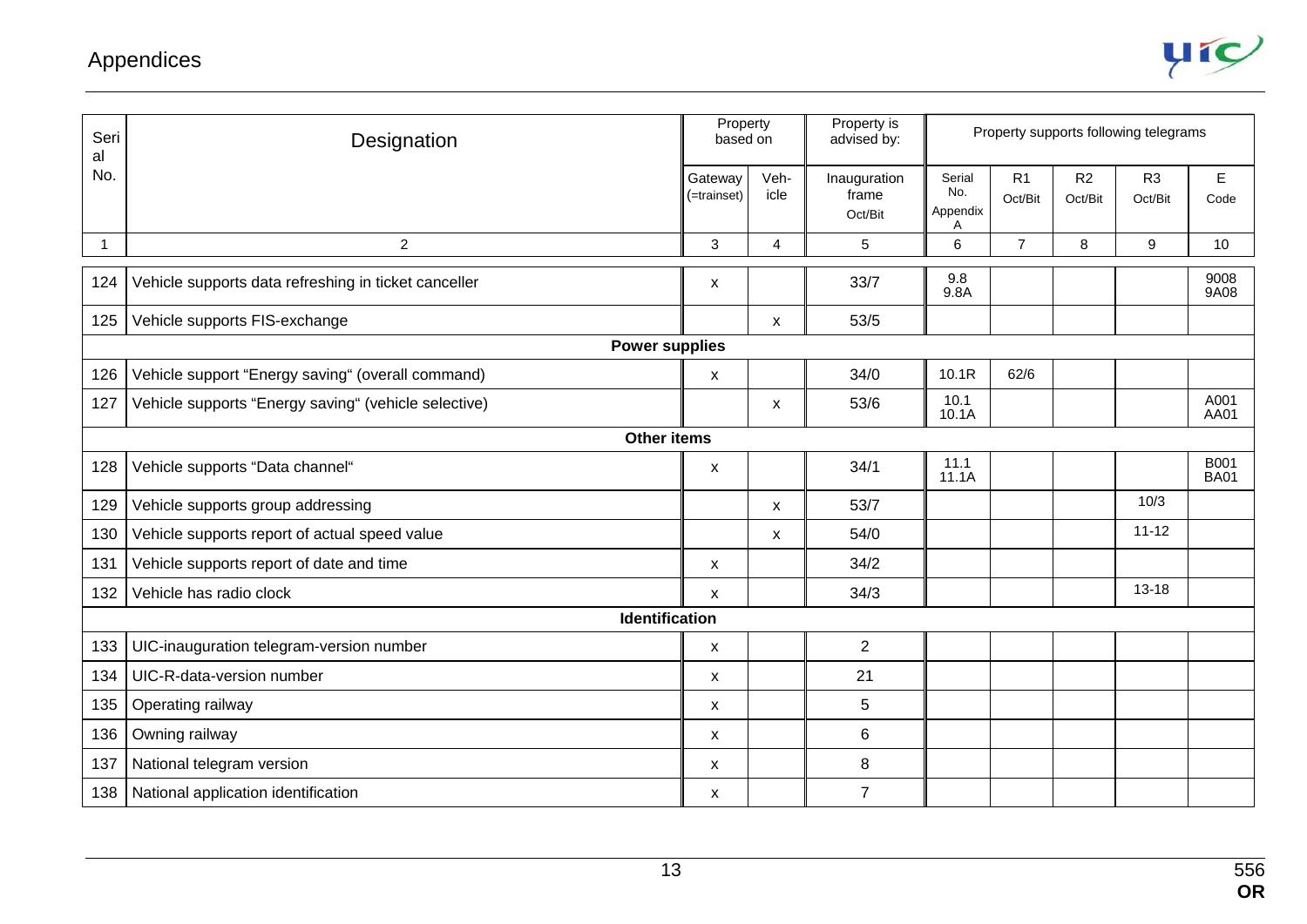

| Seri<br>al   | Designation                                                                                                                  |                        | Property<br>based on | Property is<br>advised by:       |                                      |                |               | Property supports following telegrams |                                      |
|--------------|------------------------------------------------------------------------------------------------------------------------------|------------------------|----------------------|----------------------------------|--------------------------------------|----------------|---------------|---------------------------------------|--------------------------------------|
| No.          |                                                                                                                              | Gateway<br>(=trainset) | Veh-<br>icle         | Inauguration<br>frame<br>Oct/Bit | Serial<br>No.<br>Appendix<br>A       | R1<br>Oct/Bit  | R2<br>Oct/Bit | R <sub>3</sub><br>Oct/Bit             | E<br>Code                            |
| $\mathbf{1}$ | $\overline{2}$<br>3<br>$\overline{4}$<br>5                                                                                   |                        |                      |                                  | $6\phantom{a}$                       | $\overline{7}$ | 8             | 9                                     | 10                                   |
| 139          | Number of vehicles checked                                                                                                   | X                      |                      | 9                                |                                      |                |               |                                       |                                      |
| 140          | UIC-identification number of the vehicle (binary code)<br>X                                                                  |                        |                      | 45-49                            |                                      |                |               |                                       |                                      |
| 141          | 54/1<br>Vehicle has a train bus node<br>X                                                                                    |                        |                      |                                  |                                      |                |               |                                       |                                      |
|              |                                                                                                                              |                        |                      |                                  |                                      |                |               |                                       |                                      |
| 142          | Vehicle supports warm chain<br>23/7<br>X                                                                                     |                        |                      |                                  |                                      |                |               |                                       |                                      |
|              | <b>Traction part 2</b>                                                                                                       |                        |                      |                                  |                                      |                |               |                                       |                                      |
| 143          | Vehicle supports "run through washer"                                                                                        | $\mathsf{x}$           |                      | 34/4                             | 4.35                                 | 64/5           |               |                                       |                                      |
| 144          | Vehicle can remotely control the drive of other tractive units with control system<br>4 over the train bus.                  | X                      |                      | 34/5                             | Serial<br>No. 44<br>or 45            |                |               |                                       |                                      |
|              | 34/6<br>145   Drive of the tractive vehicle with control system type 4 can be remotely<br>X<br>controlled over the train bus |                        |                      | Serial<br>No. 49<br>or 50        |                                      |                |               |                                       |                                      |
| 146          | Vehicle supports report of traction resources                                                                                | X                      |                      | 34/7                             | 4.20<br>4.20A                        |                |               |                                       | 4020<br>4A20                         |
| 147          | Vehicle supports report of additional informations                                                                           | X                      |                      | 35/0                             | 4.47<br>4.47A                        |                |               |                                       | 4047<br>4A47                         |
| 148          | Vehicle supports parking mode                                                                                                | 35/1<br>X              |                      | 4.48<br>4.49                     | $69/0-1$                             | 66/4-5         |               |                                       |                                      |
|              | <b>Diagnostics part 2</b>                                                                                                    |                        |                      |                                  |                                      |                |               |                                       |                                      |
| 149          | Vehicle supports diagnostics: report of detailed faults to the leading vehicle                                               | X                      |                      | 35/2                             | 8.9<br>8.9A                          |                |               |                                       | 8009<br>8A09                         |
| 150          | Vehicle supports diagnostics: fault correction procedure                                                                     | X                      |                      | 35/3                             | 8.3A<br>8.8<br>8.8A<br>8.10<br>8.10A |                |               |                                       | 8A03<br>8008<br>8A08<br>8010<br>8A10 |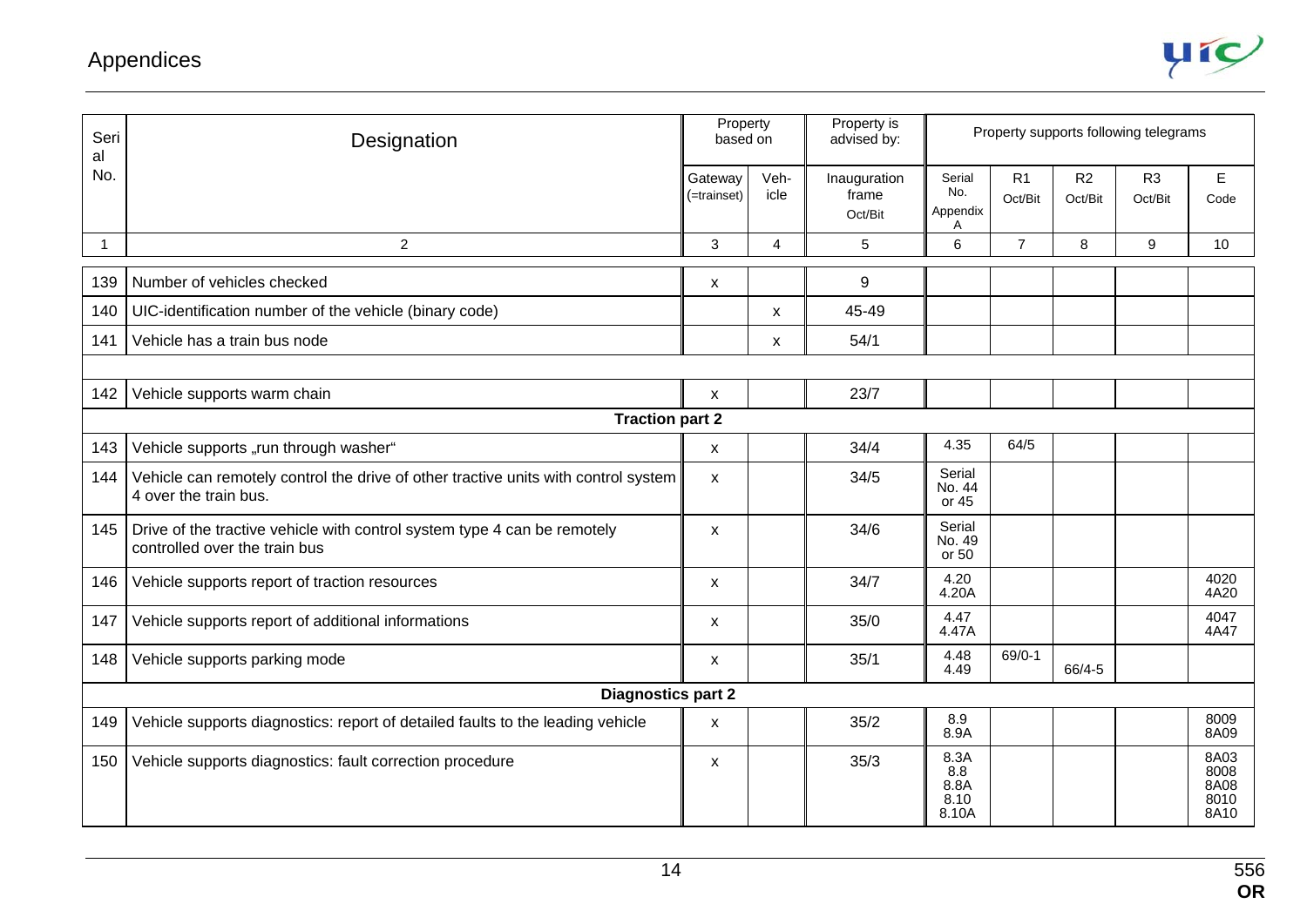

| Seri<br>al | Designation                             |                        | Property<br>based on | Property is<br>advised by:       | Property supports following telegrams |                           |                           |                           |                              |
|------------|-----------------------------------------|------------------------|----------------------|----------------------------------|---------------------------------------|---------------------------|---------------------------|---------------------------|------------------------------|
| No.        |                                         | Gateway<br>(=trainset) | Veh-<br>icle         | Inauguration<br>frame<br>Oct/Bit | Serial<br>No.<br>Appendix             | R <sub>1</sub><br>Oct/Bit | R <sub>2</sub><br>Oct/Bit | R <sub>3</sub><br>Oct/Bit | E<br>Code                    |
|            | $\overline{2}$                          | 3                      | 4                    | 5 <sup>5</sup>                   | 6                                     | $\overline{7}$            | 8                         | $\boldsymbol{9}$          | 10                           |
| 151        | Vehicle supports diagnostics: tests     | X                      |                      | 35/4                             | 8.8<br>8.8A<br>8.10<br>8.10A          |                           |                           |                           | 8008<br>8A08<br>8010<br>8A10 |
|            | <b>Safe Data Transmission</b>           |                        |                      |                                  |                                       |                           |                           |                           |                              |
| 152        | Vehicle supports safe data transmission | X                      |                      | 35/5                             |                                       |                           |                           |                           |                              |
|            | Reserve                                 |                        |                      |                                  |                                       |                           |                           |                           |                              |
|            | Reserve                                 | X                      |                      | 35/6                             |                                       |                           |                           |                           |                              |
|            |                                         |                        |                      | 37/7                             |                                       |                           |                           |                           |                              |
|            | Reserve                                 |                        | X                    | 54/2<br>56/7                     |                                       |                           |                           |                           |                              |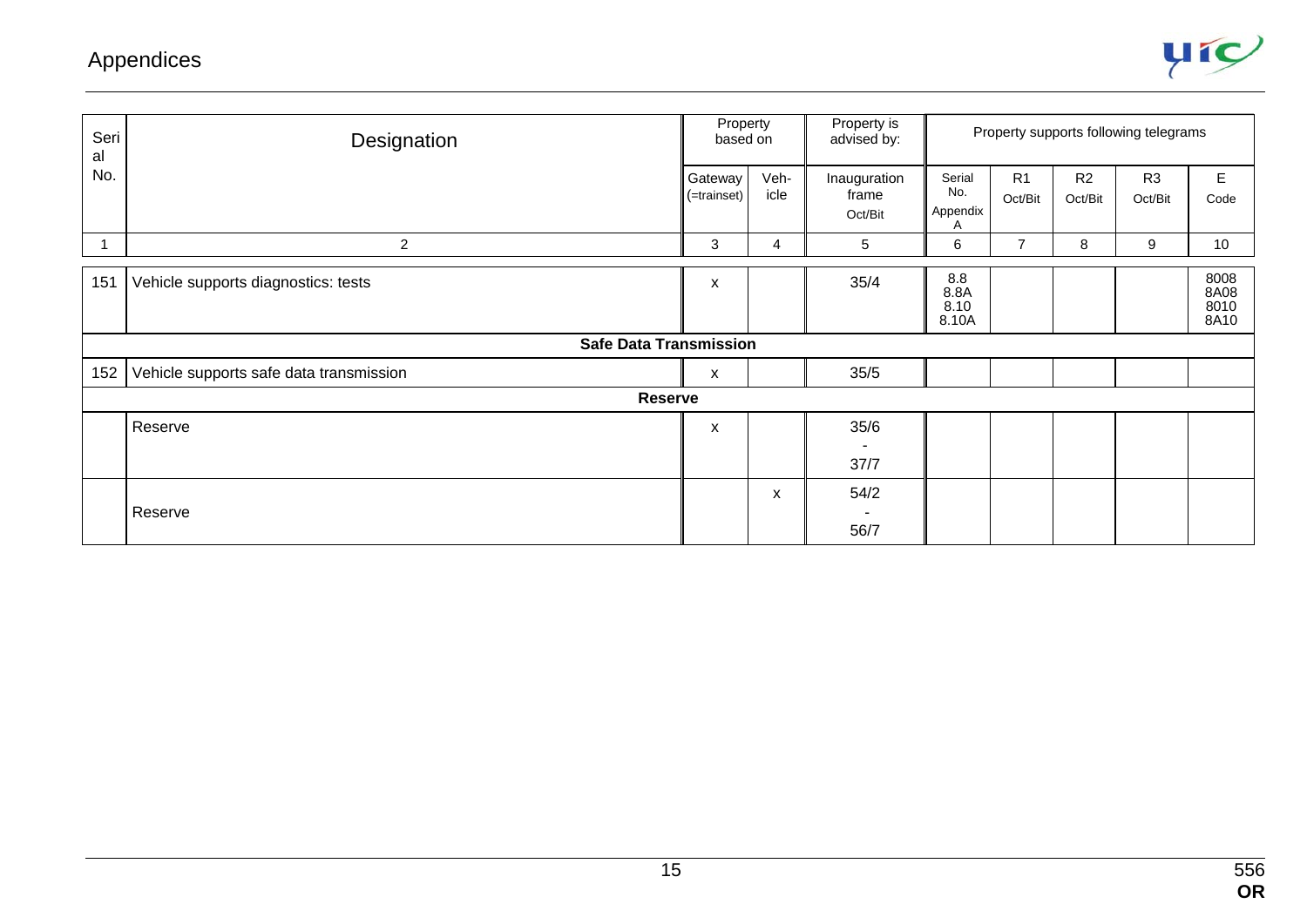

#### **Change history**

| Version | Date       | Change                                                                                                                                                                                | Reason for the change                                               |
|---------|------------|---------------------------------------------------------------------------------------------------------------------------------------------------------------------------------------|---------------------------------------------------------------------|
| 001.01  | 27.05.04   | Admission of 9 new gateway specific static vehicle<br>properties (properties 143-151) and admission of the<br>new telegrams in the column: "Property supports<br>following telegrams" | Inclusion of the new<br>functions concerning<br>the UIC leaflet 647 |
|         |            | Change of the layout according to M1                                                                                                                                                  | New layout concerning<br>the UIC principle M1                       |
|         |            | Adoption of a change history                                                                                                                                                          | Increasing the usability                                            |
|         |            | Adoption of a revision number                                                                                                                                                         | enhancement and<br>redesign of the<br>versioning                    |
| 001.02  | 01.08.2005 | Modification of the layout                                                                                                                                                            | Guidelines of the UIC                                               |
|         |            | Modification of the appendix numbering                                                                                                                                                | Guidelines of the UIC                                               |
| 001.03  | 01.03.2009 | Insertion of a new gateway specific vehicle property                                                                                                                                  | New appendix L                                                      |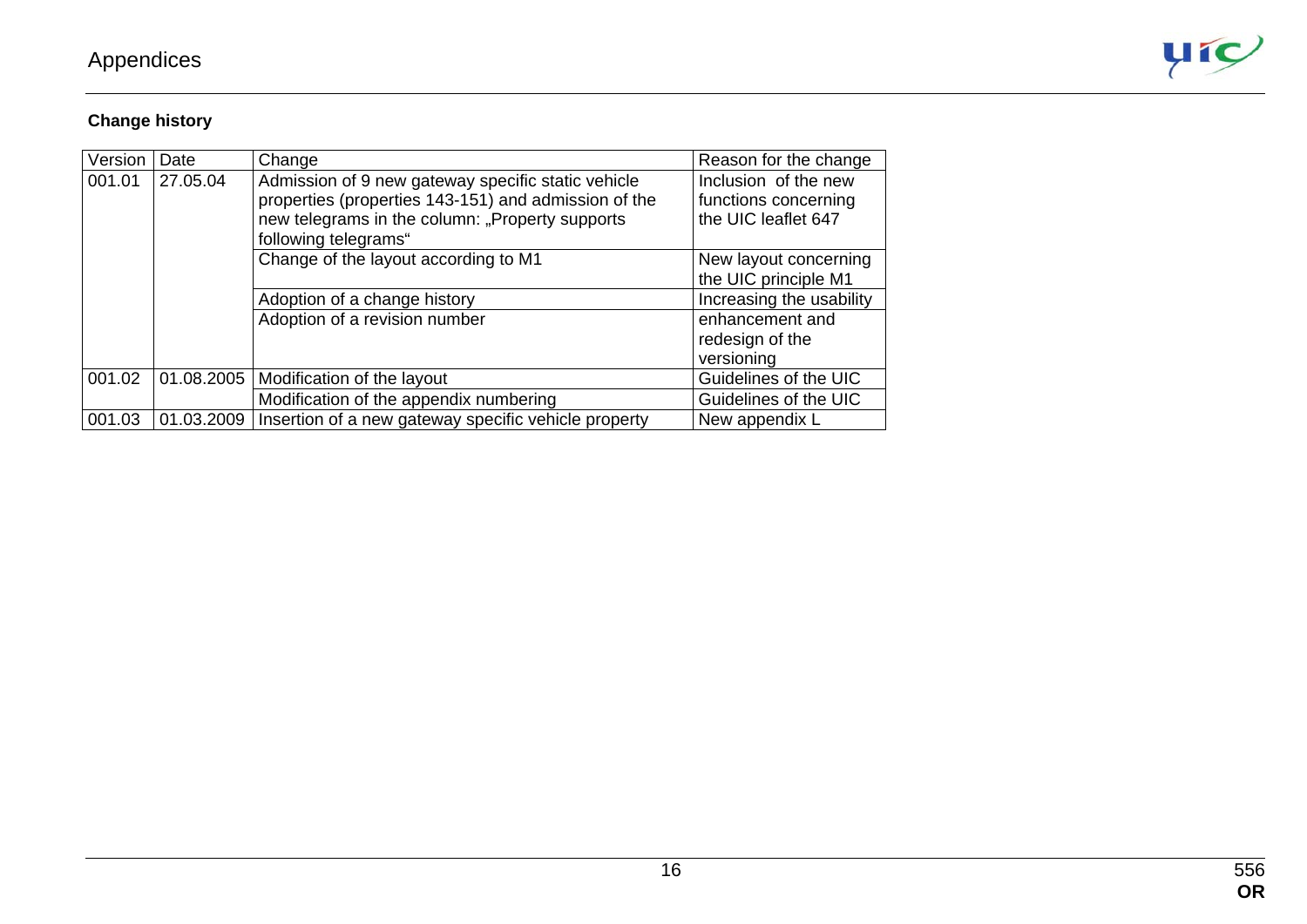

#### **E.2 – List of the dynamic vehicle properties (Version 001.02, valid from 01.08.2005)**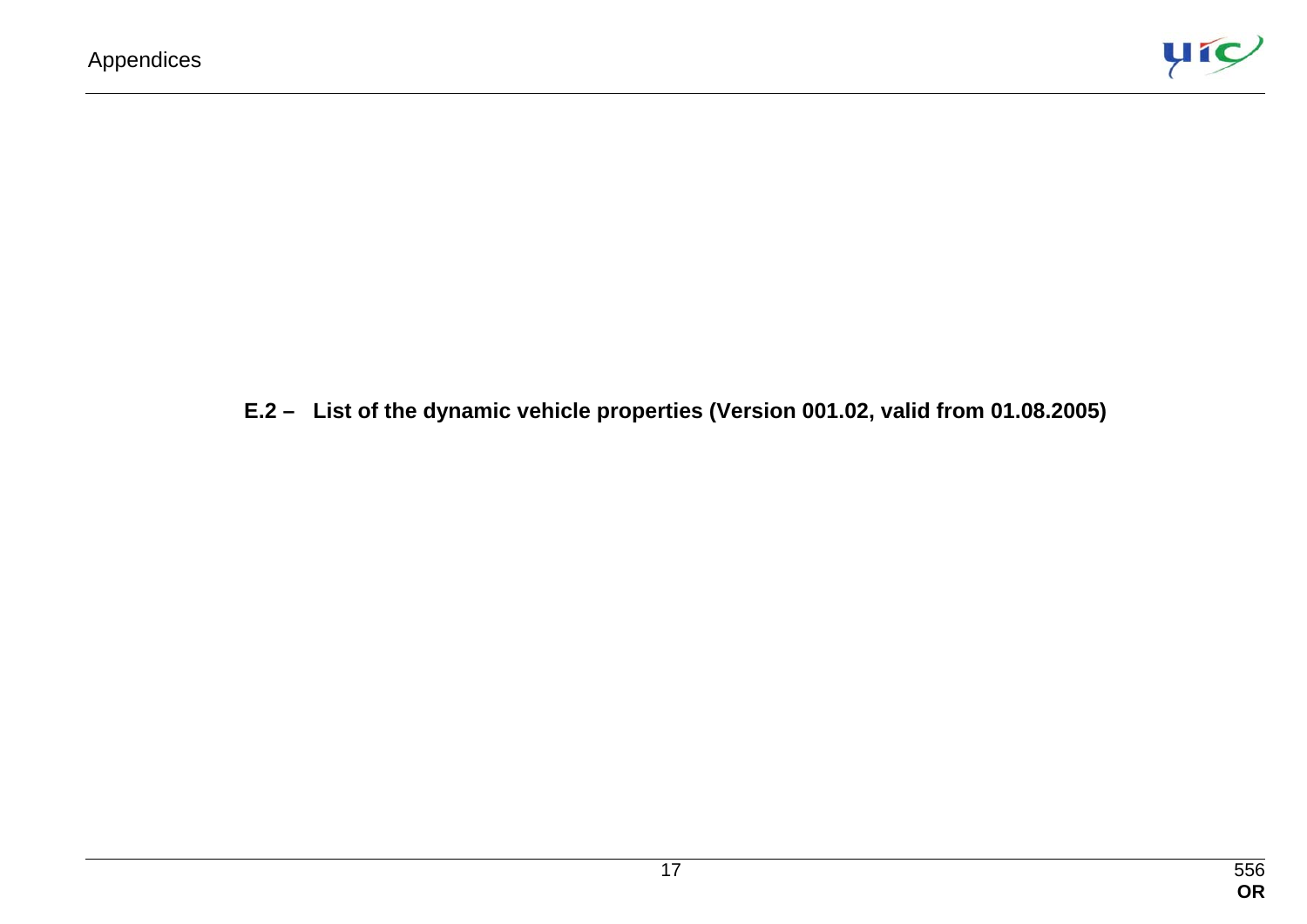

| Serial | Designation                                                                                                                   |                           | Property based<br>on. | Property is<br>advised by:       | Property supports following telegrams |                |                           |                           |            |
|--------|-------------------------------------------------------------------------------------------------------------------------------|---------------------------|-----------------------|----------------------------------|---------------------------------------|----------------|---------------------------|---------------------------|------------|
| No.    |                                                                                                                               | Gateway<br>(=Trainset)    | Veh--<br>icle         | Inauguration<br>frame<br>Oct/Bit | Serial<br>No.<br>Appen. A             | R1<br>Oct/Bit  | R <sub>2</sub><br>Oct/Bit | R <sub>3</sub><br>Oct/Bit | E.<br>Code |
|        | 2                                                                                                                             | 3                         | 4                     | 5                                | 6                                     | $\overline{7}$ | 8                         | 9                         | 10         |
| 501    | Cancel confirmed configuration                                                                                                | $\boldsymbol{\mathsf{x}}$ |                       | 10/0                             |                                       |                |                           |                           |            |
| 502    | Configuration unknown                                                                                                         | X                         |                       | 10/1                             |                                       |                |                           |                           |            |
| 503    | UIC-Address placed                                                                                                            | $\boldsymbol{\mathsf{x}}$ |                       | 10/2                             |                                       |                |                           |                           |            |
| 504    | Configuration stored                                                                                                          | $\boldsymbol{\mathsf{X}}$ |                       | 10/3                             |                                       |                |                           |                           |            |
| 505    | Orientation relative to the TCN Master                                                                                        | X                         |                       | 3/7                              |                                       |                |                           |                           |            |
|        | ("0" = Reference direction is opposite to that of the TCN-Master,<br>"1" = Reference direction is the same as the TCN Master) |                           |                       |                                  |                                       |                |                           |                           |            |
| 507    | Confirmed UIC-address = NN<br>No confirmed UIC address - address unknown                                                      | $\boldsymbol{\mathsf{x}}$ |                       | 11                               |                                       |                |                           |                           |            |
| 508    | Confirmed number of vehicles = NN<br>No confirmed number of vehicles known                                                    | $\boldsymbol{\mathsf{x}}$ |                       | 12                               |                                       |                |                           |                           |            |
| 509    | Confirmed position of the vehicles that cannot be reached over the train bus                                                  | Train                     |                       | 13-20                            |                                       |                |                           |                           |            |
| 510    | Vehicle was leading vehicle (before sending of the inauguration frame)                                                        | $\boldsymbol{\mathsf{x}}$ |                       | 10/4                             |                                       |                |                           |                           |            |
| 511    | Vehicle wants to be leading vehicle                                                                                           | $\boldsymbol{\mathsf{X}}$ |                       | 10/5                             |                                       |                |                           |                           |            |
| 512    | Vehicle is leading vehicle                                                                                                    | X                         |                       |                                  |                                       | 9/1            |                           |                           |            |
| 513    | Seat reservation number of the vehicle                                                                                        |                           | X                     | 57-58                            |                                       |                |                           |                           |            |
| 514    | TCN-inauguration address ( 61 62 63 01 02 03 )                                                                                | $\boldsymbol{\mathsf{x}}$ |                       | $3/0 - 6$                        |                                       |                |                           |                           |            |
| 515    | Request of ("0"=Cab 1, "1"=Cab 2)                                                                                             | $\boldsymbol{\mathsf{x}}$ |                       | 10/6                             |                                       |                |                           |                           |            |
| 516    | Triggering of inauguration by redundancy changeover                                                                           | X                         |                       | 10/7                             |                                       |                |                           |                           |            |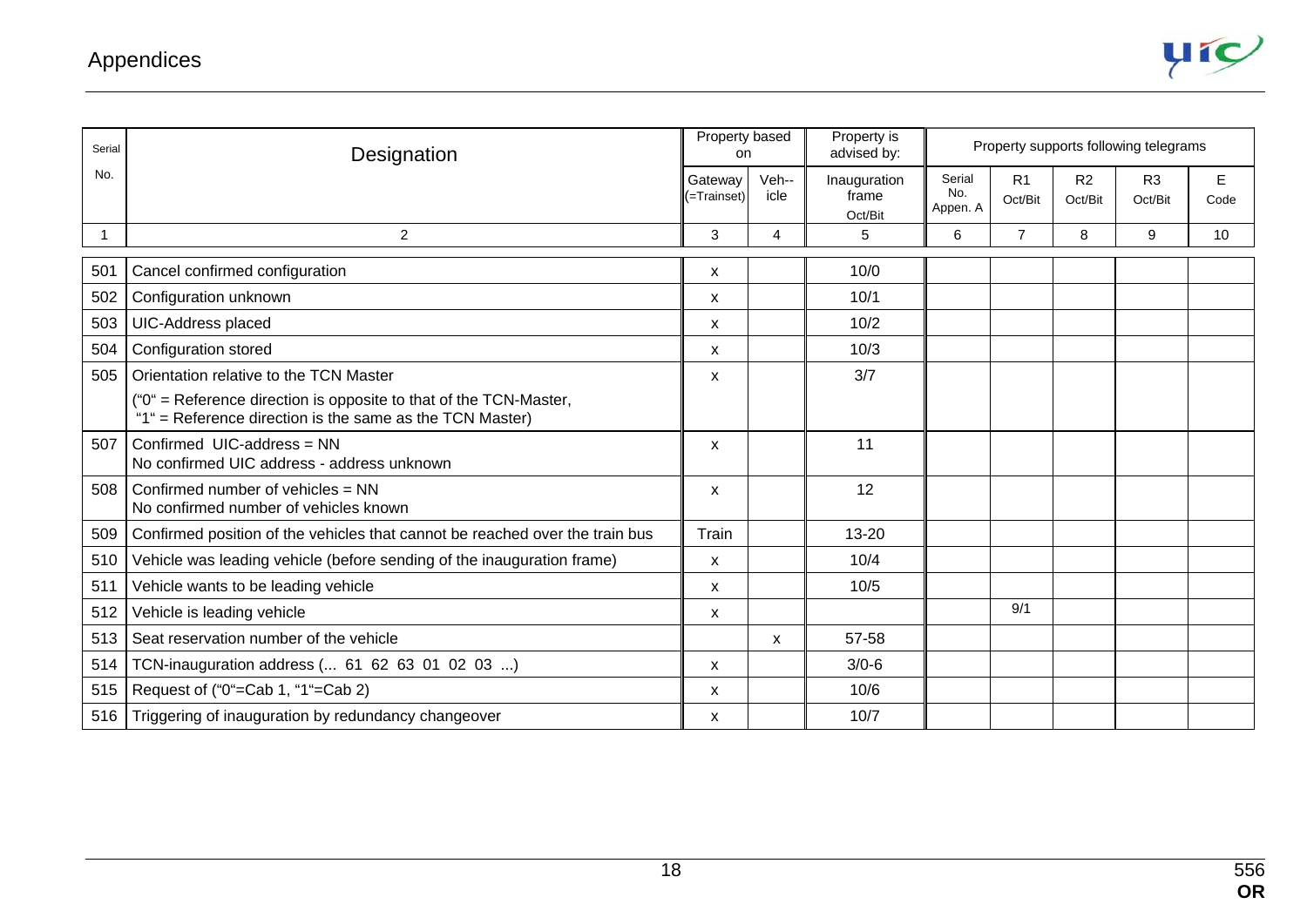

#### **Change history**

| Version | Date     | Change                                  | Reason for the change                         |
|---------|----------|-----------------------------------------|-----------------------------------------------|
| 001.01  | 27.05.04 | Change of the layout according to M1    | New layout concerning<br>the UIC principle M1 |
|         |          | Adoption of a change history            | Increasing the usability                      |
|         |          | Adoption of a revision number           | enhancement and<br>redesign of the            |
|         |          |                                         | versioning                                    |
| 001.02  |          | 01.08.2005   Modification of the layout | Guidelines of the UIC                         |
|         |          | Modification of the appendix numbering  | Guidelines of the UIC                         |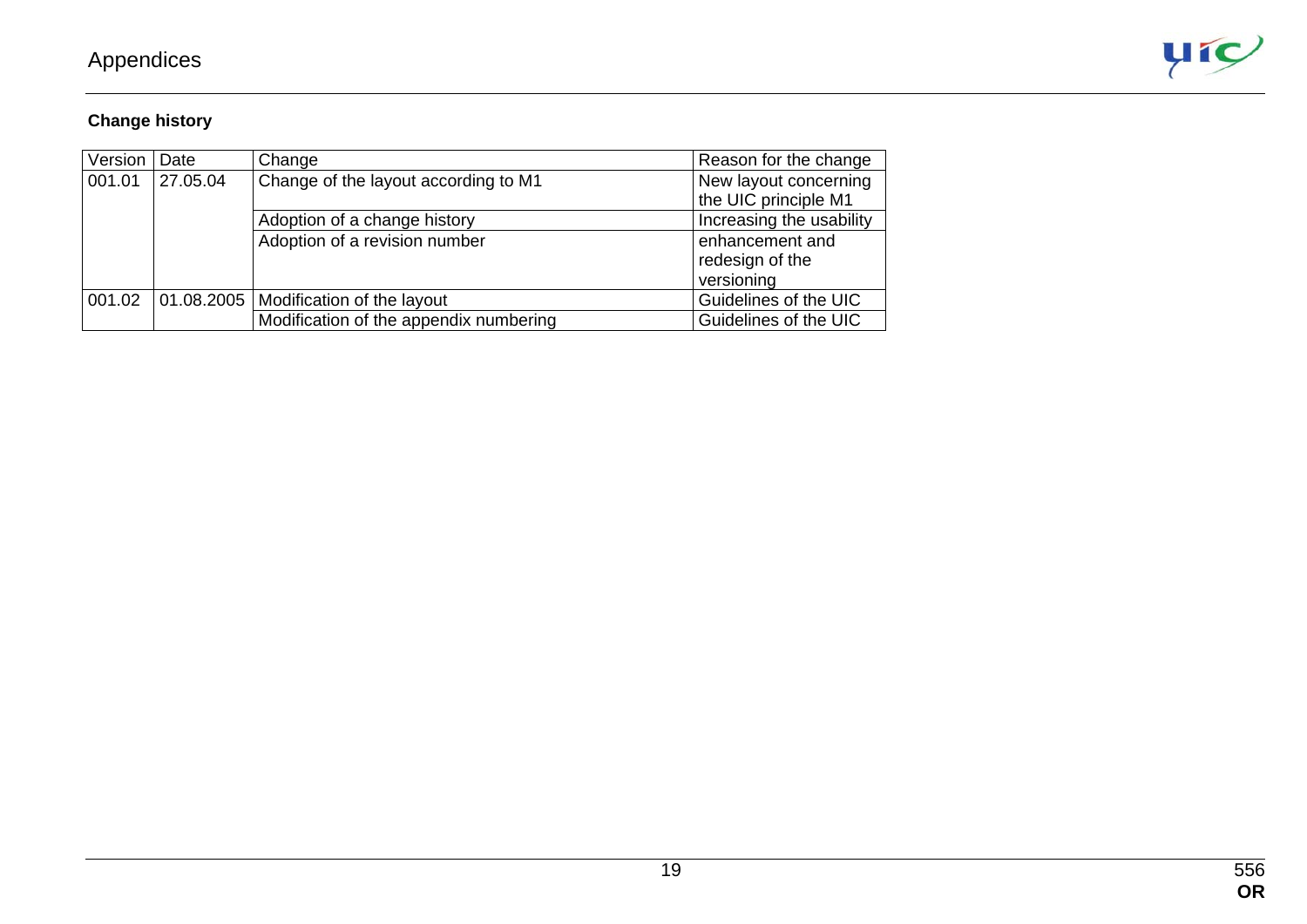

## **E.3 – List of the collective addresses (Version 001.02, valid from 01.08.2005)**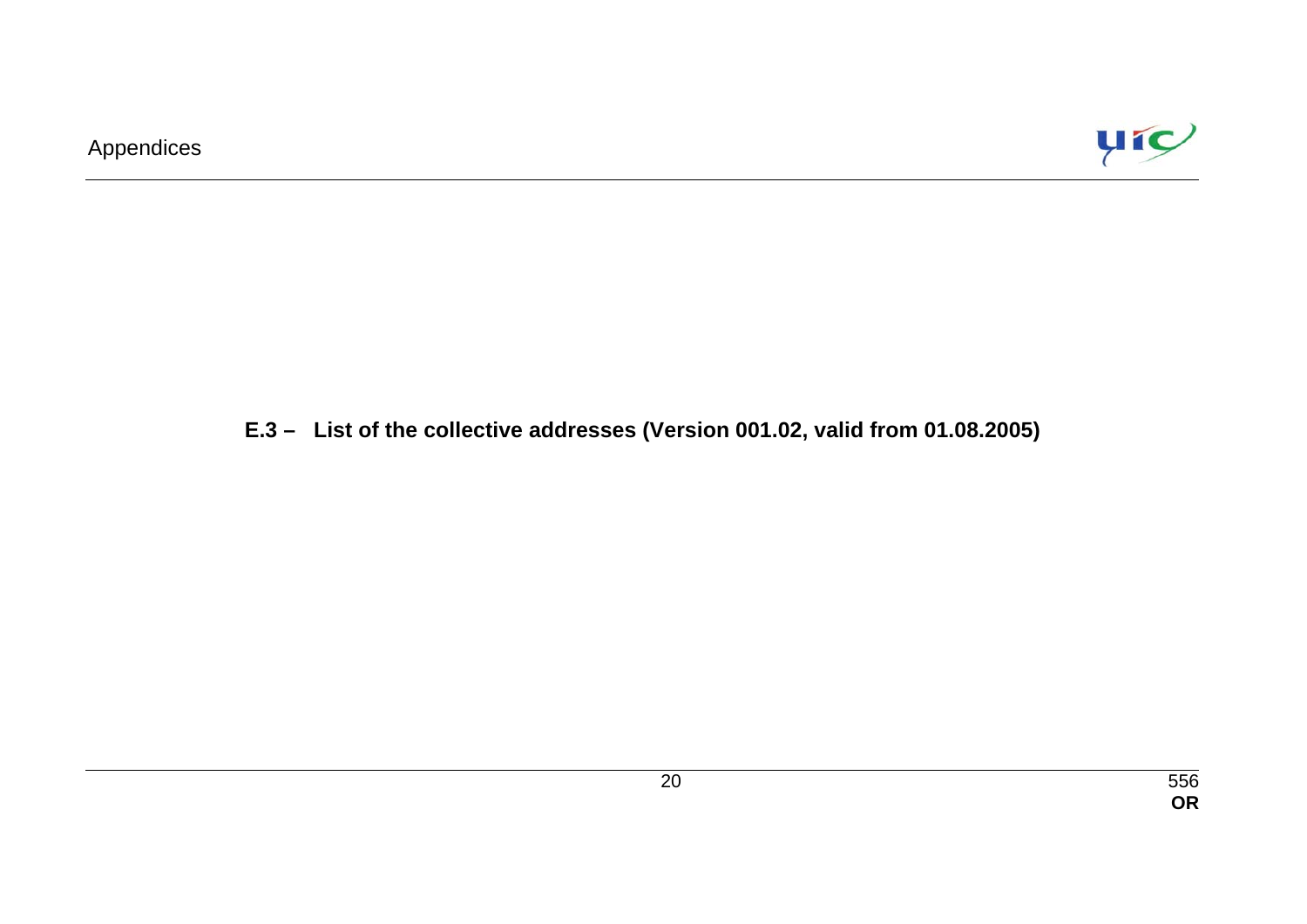

| Collective | Meaning | Serial number of the properties | Properties from R-telegram |                |    |  |  |
|------------|---------|---------------------------------|----------------------------|----------------|----|--|--|
| address    |         | from Appendix E.1 or E.2        | R1                         | R <sub>2</sub> | R3 |  |  |
|            |         |                                 |                            |                |    |  |  |

| 64 | Leading vehicle                           | 512                                                           | $\mathsf{x}$ |            |            |
|----|-------------------------------------------|---------------------------------------------------------------|--------------|------------|------------|
| 65 | Trailing tractive unit                    |                                                               |              | Octet 47/4 |            |
| 66 | All vehicles                              | Any                                                           |              |            |            |
| 67 | All vehicles that carry passengers        | 1, 2, 9, 12, 13, 14                                           |              |            |            |
| 68 | Last vehicle                              |                                                               |              |            | Octet 10/0 |
| 70 | All tractive vehicles                     | 38,39                                                         |              |            |            |
| 80 | All passenger vehicles                    | 1, 2, 9, 12, 13, 14, 15, 16                                   |              |            |            |
| 81 | All vehicles with seats                   | 1, 2, 14                                                      |              |            |            |
| 82 | All 1 <sup>st</sup> class seated vehicles |                                                               |              |            |            |
| 83 | All 2 <sup>nd</sup> class seated vehicles | $\overline{2}$                                                |              |            |            |
| 84 | Last coach                                | $1,2,9,12,13,14,15,16 \wedge \text{UIC-address} = \text{Max}$ |              |            |            |
| 92 | All sleeping cars                         | 13                                                            |              |            |            |
| 93 | All couchette coaches                     | 12                                                            |              |            |            |
| 94 | All baggage vans                          | 15                                                            |              |            |            |